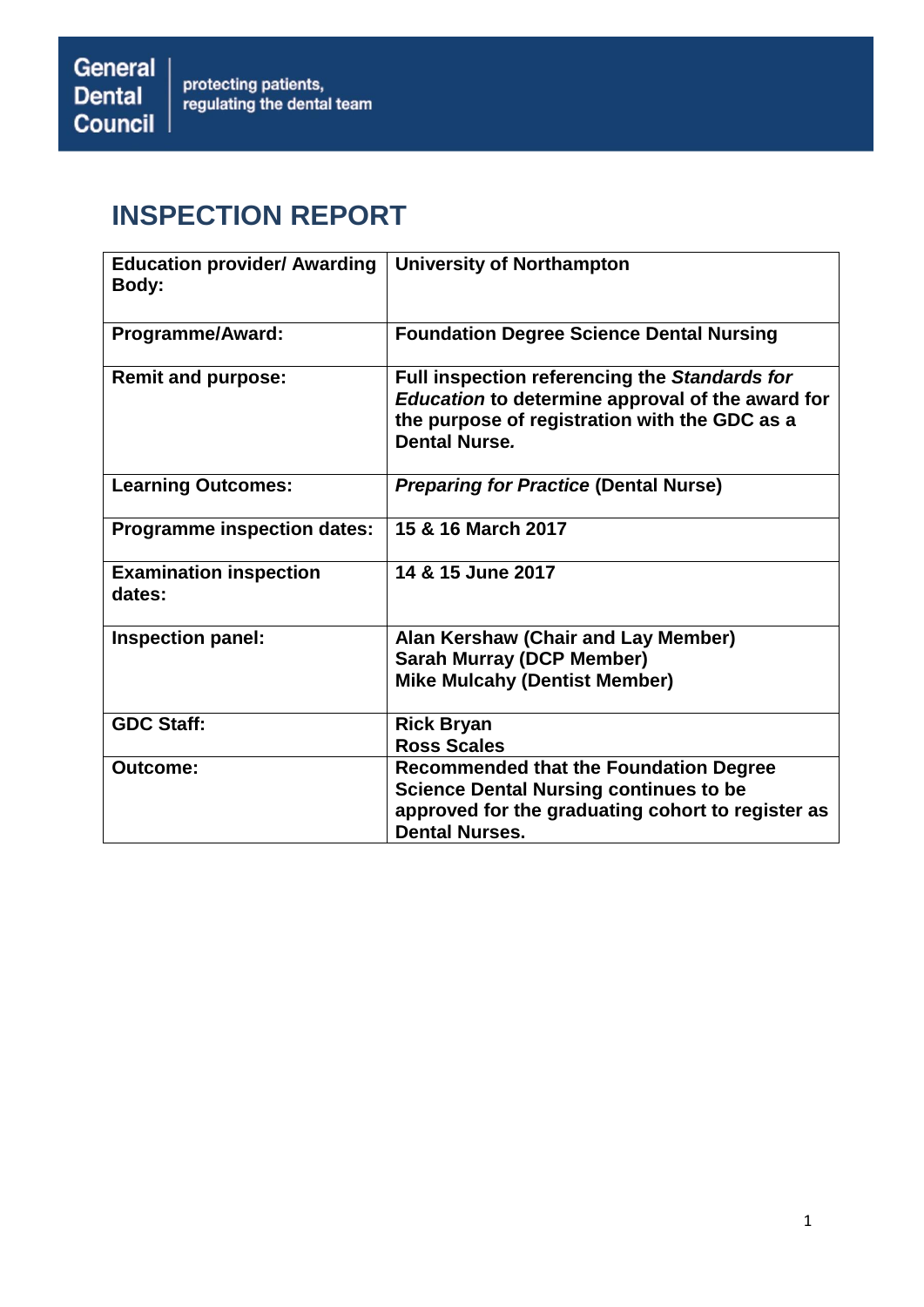## **Inspection summary**

The Foundation Degree Science in Dental Nursing provided by the University of Northampton is a two-year programme delivered at the Park Campus in Northampton, however, is due to relocate in the near future to the 'Daventry' campus.

The programme benefits from having a dedicated and enthusiastic team who are constantly communicating with each other, ensuring that any issues are identified and discussed at the earliest opportunity. The student experience is at the forefront of their work with a good rapport in place between student and teaching staff; something that was clear in the panel's meetings with each cohort.

The panel identified a detailed and well-received outreach placement experience, something that was further confirmed in discussions with the students. Communication between School and Student whilst in placement remained efficient and positive throughout this time, with any issues raised and actioned appropriately.

The main area for concern identified by the inspectors was around assessment, and more specifically the School's approach to standard setting. This report highlights this concern in detail and invites the School to review in order to facilitate longer term improvements to the programme.

During the inspection, the panel found the programme leads to be open and engaged throughout. The panel remain confident of the receptiveness of the School in order to facilitate change and embrace the opportunities to improve the programme for future cohorts.

The panel wishes to thank the staff, students, and external stakeholders involved with the Foundation Degree Science Dental Nursing programme for their co-operation and assistance with the inspection.

| Annual intake                      | 25 students per academic year                                                                                                  |
|------------------------------------|--------------------------------------------------------------------------------------------------------------------------------|
| Programme duration                 | 2-year full time                                                                                                               |
|                                    | Year $1 - 40$ weeks                                                                                                            |
|                                    | Year $2 - 40$ weeks                                                                                                            |
| Format of programme                | Year 1: basic knowledge, clinic attendance,<br>shadowing<br>Year 2: knowledge, simulated clinical<br>experience and placements |
| Number of providers delivering the |                                                                                                                                |
| programme                          |                                                                                                                                |

## **Background and overview of Qualification**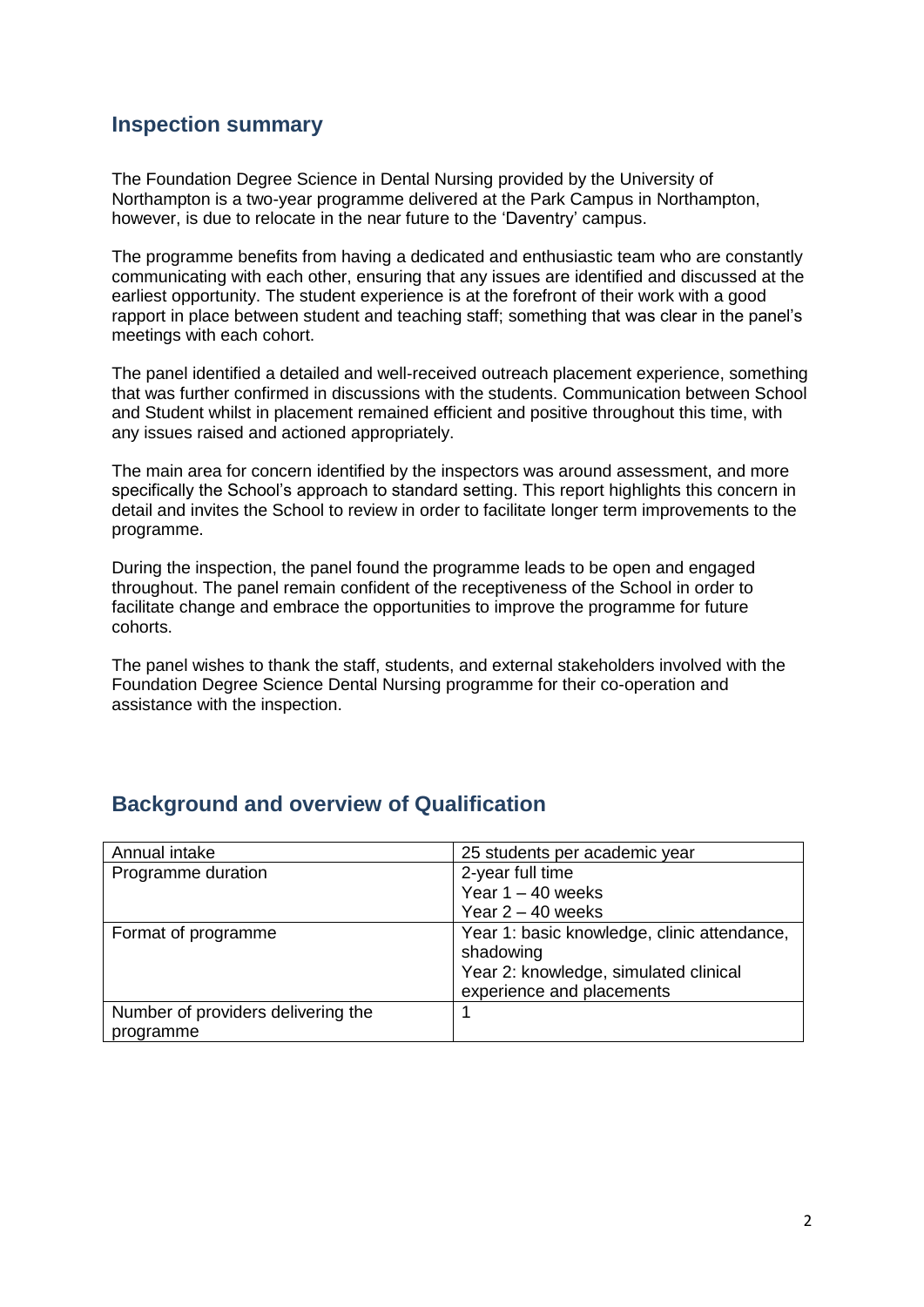**Standard 1 – Protecting patients** 

**Providers must be aware of their duty to protect the public. Providers must ensure that patient safety is paramount and care of patients is of an appropriate standard. Any risk to the safety of patients and their care by students must be minimised.**

|    | lo the salety of patients and their care by students must be minimized.<br><b>Requirements</b>                                                                                                                                                                                                                                                                                                                                                                                                                                                                                    | <b>Met</b> | <b>Partly</b><br>met | <b>Not</b><br>met |
|----|-----------------------------------------------------------------------------------------------------------------------------------------------------------------------------------------------------------------------------------------------------------------------------------------------------------------------------------------------------------------------------------------------------------------------------------------------------------------------------------------------------------------------------------------------------------------------------------|------------|----------------------|-------------------|
| 1. | Students must provide patient care only when they have<br>demonstrated adequate knowledge and skills. For clinical<br>procedures, the student should be assessed as competent in<br>the relevant skills at the levels required in the pre-clinical<br>environments prior to treating patients.                                                                                                                                                                                                                                                                                    |            |                      |                   |
| 2. | Providers must have systems in place to inform patients that<br>they may be treated by students and the possible implications<br>of this. Patient agreement to treatment by a student must be<br>obtained and recorded prior to treatment commencing.                                                                                                                                                                                                                                                                                                                             |            |                      |                   |
| 3. | Students must only provide patient care in an environment<br>which is safe and appropriate. The provider must comply with<br>relevant legislation and requirements regarding patient care,<br>including equality and diversity, wherever treatment takes<br>place.                                                                                                                                                                                                                                                                                                                |            |                      |                   |
|    | 4. When providing patient care and services, providers must<br>ensure that students are supervised appropriately according to<br>the activity and the student's stage of development.                                                                                                                                                                                                                                                                                                                                                                                             |            |                      |                   |
| 5. | Supervisors must be appropriately qualified and trained.<br>This should include training in equality and diversity<br>legislation relevant for the role. Clinical supervisors must<br>have appropriate general or specialist registration with a                                                                                                                                                                                                                                                                                                                                  |            |                      |                   |
| 6. | UK regulatory body.<br>Providers must ensure that students and all those involved in<br>the delivery of education and training are aware of their<br>obligation to raise concerns if they identify any risks to patient<br>safety and the need for candour when things go wrong.<br>Providers should publish policies so that it is clear to all<br>parities how concerns will be raised and how these concerns<br>will be acted upon. Providers must support those who do raise<br>concerns and provide assurance that staff and students will<br>not be penalised for doing so. |            |                      |                   |
| 7. | Systems must be in place to identify and record issues that may<br>affect patient safety. Should a patient safety issue arise,<br>appropriate action must be taken by the provider and where<br>necessary the relevant regulatory body should be notified.                                                                                                                                                                                                                                                                                                                        |            |                      |                   |
| 8. | Providers must have a student fitness to practise policy and<br>apply as required. The content and significance of the student<br>fitness to practise procedures must be conveyed to students<br>and aligned to GDC Student Fitness to Practise Guidance.<br>Staff involved in the delivery of the programme should be<br>familiar with the GDC Student Fitness to Practise Guidance.<br>Providers must also ensure that the GDC's Standards for the                                                                                                                              |            |                      |                   |

Dental Team are embedded within student training.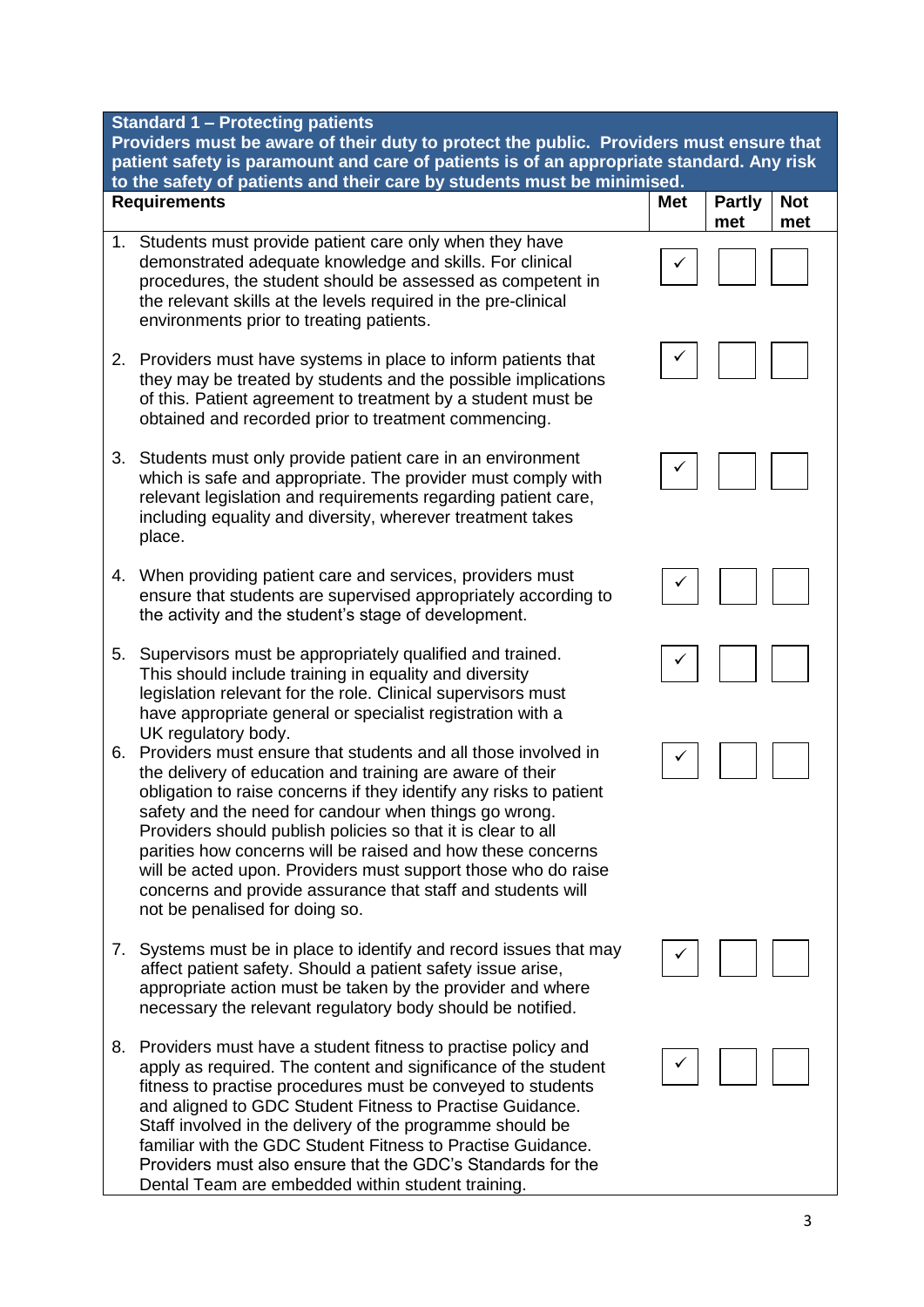**Requirement 1: Students must provide patient care only when they have demonstrated adequate knowledge and skills. For clinical procedures, the student should be assessed as competent in the relevant skills at the levels required in the pre-clinical environments prior to treating patients.** *(Requirement Met)*

The inspectors were provided with evidence of a range of methods the University uses to ensure students provide patient care only when they have demonstrated adequate knowledge and skill. The University teach a 'Practice Portfolio of Evidence – NPR1011P' unit in which students will be assessed before beginning to carry out clinical work and have contact with patients.

Within this, year 2 students undertake a three-week pre-clinical skills programme in which they attend three days a week (NPR2049P). This allows the dental team to assess the students' clinical skill before allowing them to practise in a clinical environment; concentrating on specific areas if necessary. This is a very useful period as it ensures that any early areas for concern are identified and addressed efficiently, with minimal disruption to the students' learning experience. The panel were provided with evidence of this in practice and therefore were satisfied that this requirement had been met.

#### **Requirement 2: Providers must have systems in place to inform patients that they may be treated by students and the possible implications of this. Patient agreement to treatment by a student must be obtained and recorded prior to treatment commencing.**  *(Requirement Met)*

The inspectors were impressed with the information provided to patients prior to treatment, which clearly informed them that they were being treated by students. The panel noted that the coloured and titled uniforms worn by students enabled patients and staff to clearly identify them. The panel was also made aware of the use of consent forms, which patients are invited to sign prior to any treatment commencing. The inspection panel was satisfied that this requirement had been met.

#### **Requirement 3: Students must only provide patient care in an environment which is safe and appropriate. The provider must comply with relevant legislation and requirements regarding patient care, including equality and diversity, wherever treatment takes place.** *(Requirement Met)*

The University of Northampton enables its Dental Nursing students to attend outreach locations as part of its placement programme. The panel was informed that placement audits are carried out before a student would commence attendance however evidence of this suggested that this audit is not as thorough as it potentially could be. This is largely due to resource constraints such as staff availability; however, placement locations are in regular contact with the programme staff. In the audit process, placement locations are visited only if they are within a 50-mile radius of the university. This is understandable considering the resource commitment that would be required, but carries a degree of risk. As a result of this constraint, inspection reports from the Care Quality Commission (CQC) are considered as part of the audit process. The panel held the view that these reports should be used as a guide and not as a definitive criterion. It is noted that the CQC reports include equality and diversity protocols for practices. Placement locations are also provided with documentation such as handbooks and student timetables so that they can plan their workloads effectively.

The panel was provided with sufficient evidence to be assured that the placement locations used are safe and appropriate; however, the inspectors were of the view that this area could be enhanced. The panel was unsure that, if the larger cohorts planned are achieved and the geographical spread of students widened, the current audit process would be as effective. This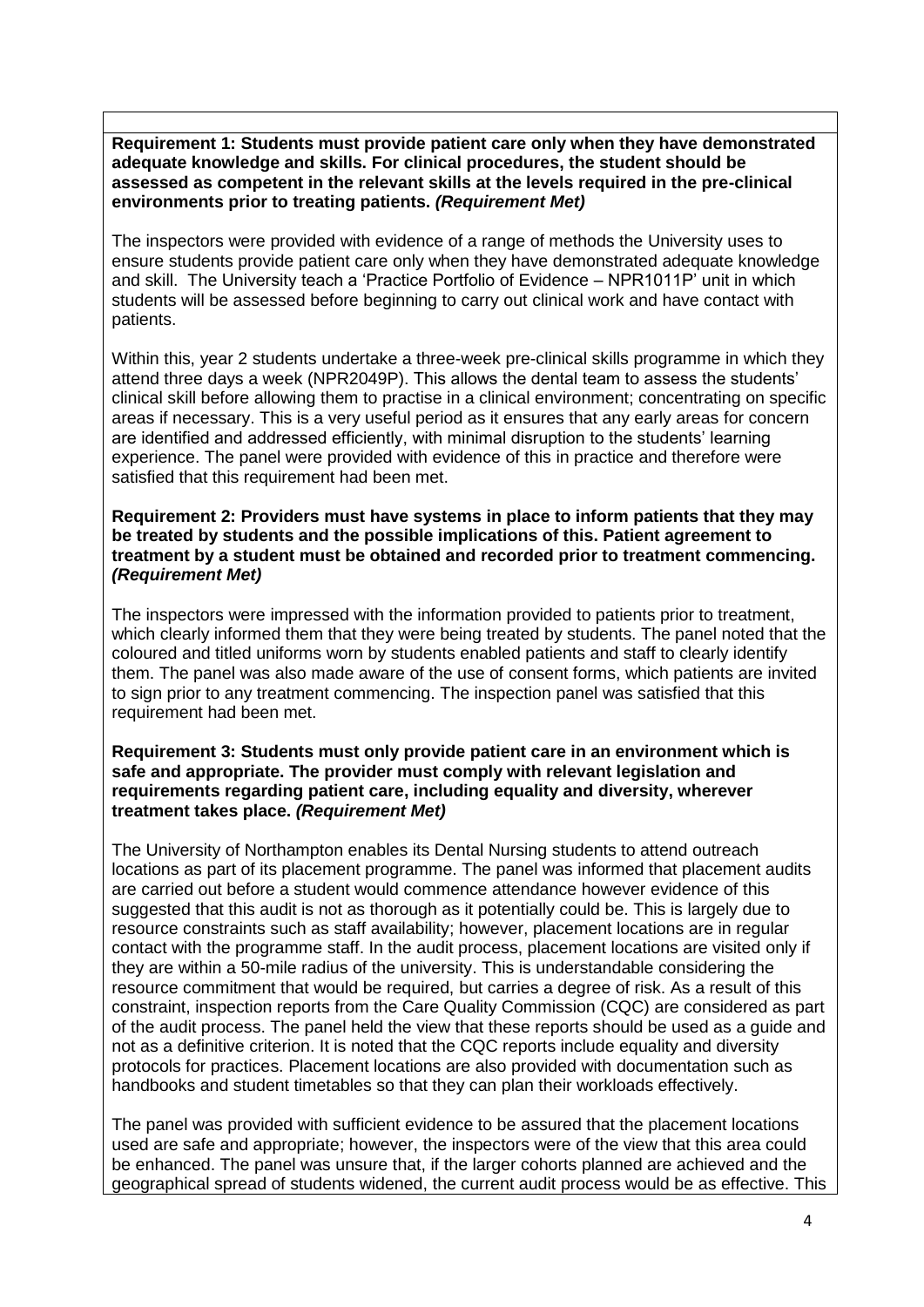could be a source of significant risk in the future: it could affect the feasibility of visiting each location, increasing the need for a more efficient system for audit. The programme staff may wish to look across other departments within the University for best practice in this area and implement a grading system when assessing potential outreach locations, for example a 'Red, Amber and Green' (RAG) system.

The panel was also informed of the University's impending move to a new location, known as 'Daventry' campus. The panel considered this move when thinking about future-proofing within the course and the potential for development of facilities and processes, especially when considering learning environments. The inspectors were in agreement that the move offers an excellent opportunity to drive change and make improvements across the course in order to further the student experience.

#### **Requirement 4: When providing patient care and services, providers must ensure that students are supervised appropriately according to the activity and the student's stage of development.** *(Requirement Met)*

Students will provide treatment for patients only when they have been assessed as competent in that area. These skills will have been signed off in the clinical skills laboratory prior to students being allowed to demonstrate them in clinic. Once in practice, a registered DCP will support and assess the student's skills and competencies and sign off the relevant skills only once they are demonstrated without assistance. Students can use the clinical skills laboratory to simulate and role play before transferring these skills in to real life settings through the placements. The inspectors were satisfied that this requirement had been met and that students took advantage of the clinical skills laboratory in order to practise skills and methods for use in the placement setting. The panel were also satisfied that students were sufficiently supported by their mentors whilst in placement and that skills were being signed off only once those competencies were successfully and confidently demonstrated.

#### **Requirement 5: Supervisors must be appropriately qualified and trained. This should include training in equality and diversity legislation relevant for the role. Clinical supervisors must have appropriate general or specialist registration with a UK regulatory body.** *(Requirement Met)*

The panel was provided with evidence that all supervisors on the programme are appropriately qualified and registered. University of Northampton teaching staff continue to keep up to date with their CPD, as part of their registration requirements, and any mandatory training is monitored by their line manager during the annual appraisal process. University and outreach placement staff are also required to complete Equality and Diversity (E&D) training as part of their role. Clinical supervisors in the outreach placements are required to submit evidence of their registration with a regulatory body through the initial location audit process; however, the inspectors would encourage this evidence to be collected on an annual basis. Based on the information and evidence provided, the panel was satisfied that this requirement had been met.

**Requirement 6: Providers must ensure that students and all those involved in the delivery of education and training are aware of their obligation to raise concerns if they identify any risks to patient safety and the need for candour when things go wrong. Providers should publish policies so that it is clear to all parties how concerns should be raised and how these concerns will be acted upon. Providers must support those who do raise concerns and provide assurance that staff and students will not be penalised for doing so.** *(Requirement Met)*

The panel was provided with copies of the University's whistleblowing, raising concerns and safeguarding policies and were pleased with their comprehensiveness. All students are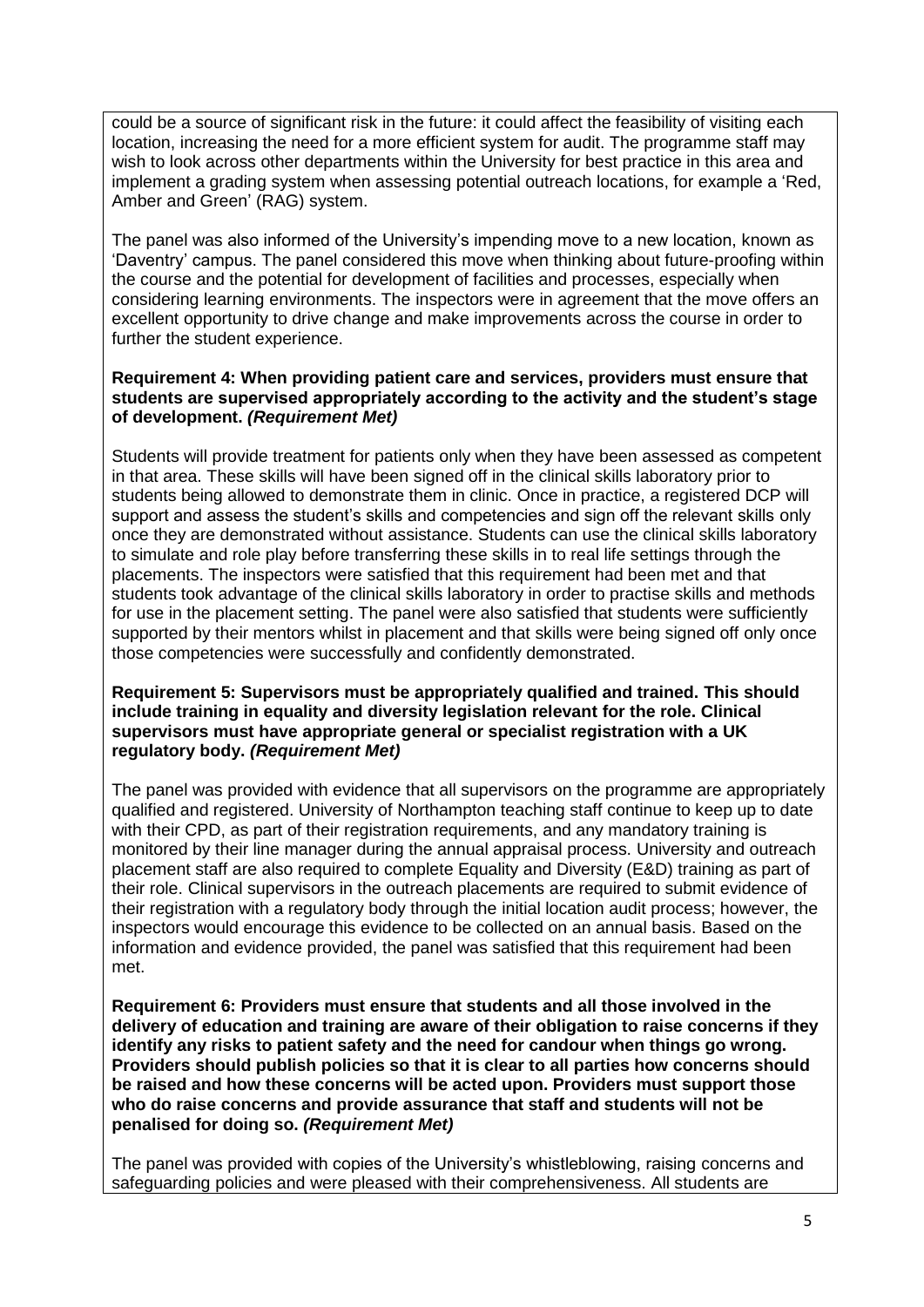required to read them and sign a declaration that they have done so, which was confirmed during meetings with the students. The panel was also made aware that the current Cause for Concern policy is under review.

The University has in place a policy and process to ensure that any concerns raised in the outreach placements are appropriately addressed. Each student has a pre-visit to their allocated placement location in which they receive an induction and health and safety orientation where policies and procedures are introduced to the student. During the first year of the programme, students complete online learning units which are mandatory and have a summative assessment. The panel was satisfied from the evidence provided that this requirement had been met.

#### **Requirement 7: Systems must be in place to identify and record issues that may affect patient safety. Should a patient safety issue arise, appropriate action must be taken by the provider and where necessary the relevant regulatory body should be notified.** *(Requirement Met)*

As part of the induction and orientation for practice, mentors and practice managers sign to confirm that policies and procedures have been read by the student and that they are aware of the process to follow should an issue arise. In the event of an issue arising, the practice will contact the University and the safety issue in question will be approached in line with the University policy. The panel was provided with evidence of this requirement in practice within the student portfolio. The inspectors were satisfied that this requirement has been met. Student awareness is covered within learning modules, classroom discussions and 'escalation of concerns' procedures. University study days provide ample opportunities for students to discuss with the teaching team how they are coping whilst on placement and any issues relating to quality of patient care.

**Requirement 8: Providers must have a student fitness to practise policy and apply as required. The content and significance of the student fitness to practise procedures must be conveyed to students and aligned to GDC Student Fitness to Practise Guidance. Staff involved in the delivery of the programme should be familiar with the GDC Student Fitness to Practise Guidance. Providers must also ensure that the GDC's Standard for the Dental Team are embedded within student training.** *(Requirement Met)*

In the panel's meeting with students, both years one and two displayed a basic understanding of the Student Fitness to Practise (SFtP) process. It was evident that they were aware of the correct channels through which they should raise concerns and the types of situation which would warrant escalation. The University FtP policy is also available on the University of Northampton Integrated Learning Environment (NILE) as well as external links relating to SFtP on the GDC website. Also, placement locations are provided with a copy of the GDC's SFtP guidance.

The inspectors agreed that, although a basic knowledge of SFtP issues was evident amongst students, the University should revisit their SFtP and social media guidance, with a view to expanding this resource, beyond the existing examples, to cover questions about professional behaviour and language in the use of social media. This would help to provide more topical dialogue amongst students and further their understanding of SFtP and what it means to be a professional.

| <b>Actions</b> |                                                                                    |                       |
|----------------|------------------------------------------------------------------------------------|-----------------------|
| <b>No</b>      | <b>Actions for the Provider</b>                                                    | Due date              |
| Reg 3          | The provider should implement a RAG (or similar) system for<br>placement locations | Update<br>required in |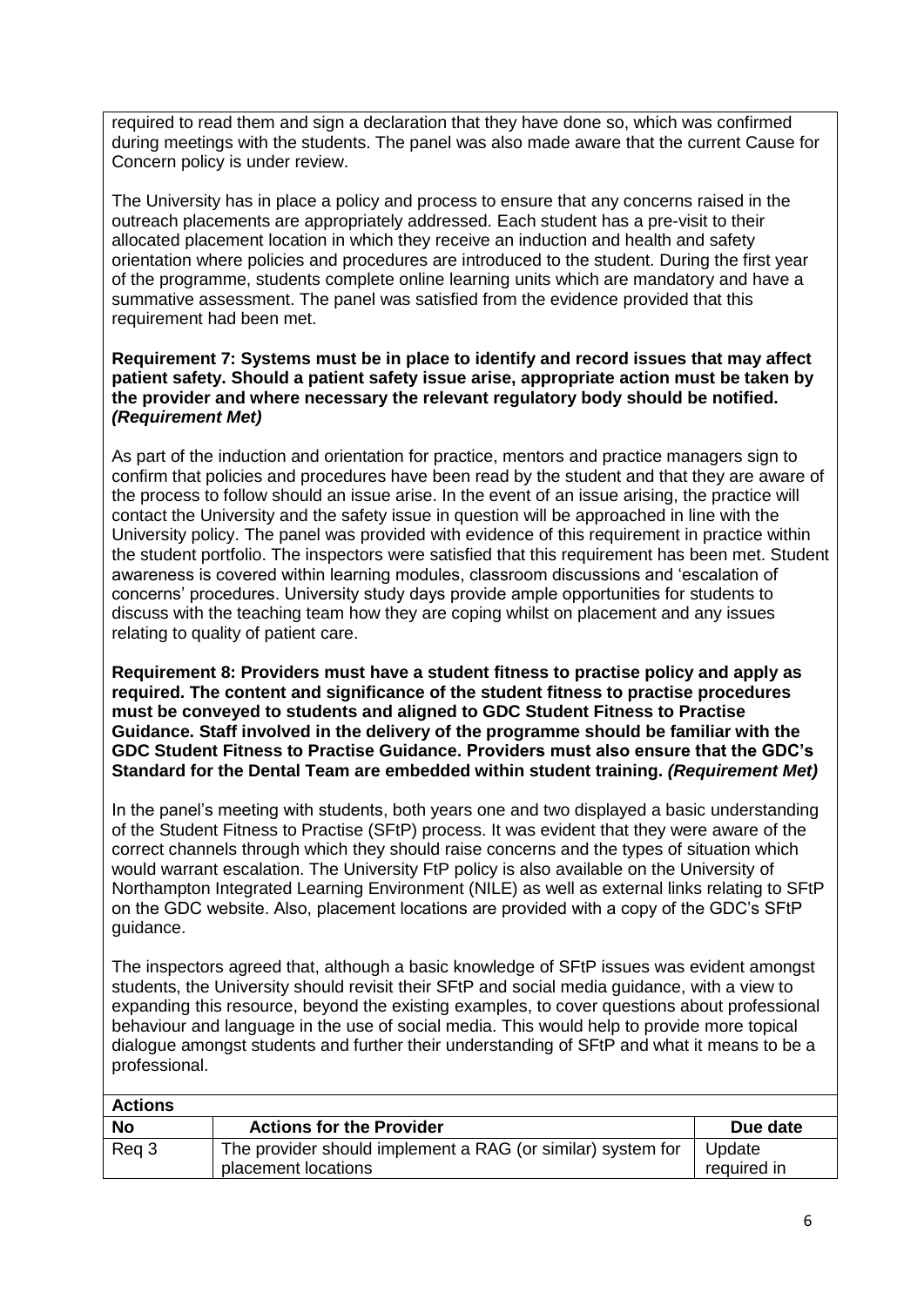|       |                                                                                                                                            | 2018 Annual<br>Monitoring                          |
|-------|--------------------------------------------------------------------------------------------------------------------------------------------|----------------------------------------------------|
| Reg 5 | The provider should ensure that evidence of registration and<br>E&D training should be collected annually as part of the audit<br>process. | Update<br>required in<br>2018 Annual<br>Monitoring |

| Standard 2 – Quality evaluation and review of the programme<br>The provider must have in place effective policy and procedures for the monitoring and                                                                                                                                                                                                                                                                  |            |                      |                   |
|------------------------------------------------------------------------------------------------------------------------------------------------------------------------------------------------------------------------------------------------------------------------------------------------------------------------------------------------------------------------------------------------------------------------|------------|----------------------|-------------------|
| review of the programme.                                                                                                                                                                                                                                                                                                                                                                                               |            |                      |                   |
| <b>Requirements</b>                                                                                                                                                                                                                                                                                                                                                                                                    | <b>Met</b> | <b>Partly</b><br>met | <b>Not</b><br>met |
| The provider must have a framework in place that details how<br>9.<br>it manages the quality of the programme which includes<br>making appropriate changes to ensure the curriculum<br>continues to map across to the latest GDC outcomes and<br>adapts to changing legislation and external guidance. There<br>must be a clear statement about where responsibility lies for<br>this function.                        |            |                      |                   |
| 10. Any concerns identified through the Quality Management<br>framework, including internal and external reports relating to<br>quality, must be addressed as soon as possible and the GDC<br>notified of serious threats to students achieving the learning<br>outcomes.                                                                                                                                              |            |                      |                   |
| 11. Programmes must be subject to rigorous internal and external<br>quality assurance procedures. External quality assurance<br>should include the use of external examiners, who should be<br>familiar with the GDC learning outcomes and their context<br>and QAA guidelines should be followed where applicable.<br>Patient and/or customer feedback must be collected and<br>used to inform programme development. |            |                      |                   |
| 12. The provider must have effective systems in place to quality<br>assure placements where students deliver treatment to<br>ensure that patient care and student assessment across all<br>locations meets these Standards. The quality assurance<br>systems should include the regular collection of student and<br>patient feedback relating to placements.                                                          |            |                      |                   |
| <b>GDC comments</b>                                                                                                                                                                                                                                                                                                                                                                                                    |            |                      |                   |
| Requirement 9: The provider must have a framework in place that details how it<br>manages the quality of the programme which includes making appropriate changes to<br>ancura the eurriculum continues to man serges to the letest CDC euteemes and adopte                                                                                                                                                             |            |                      |                   |

**ensure the curriculum continues to map across to the latest GDC outcomes and adapts to changing legislation and external guidance. There must be a clear statement about where responsibility lies for this function.** *(Requirement Met)*

The panel was provided with a range of evidence to support this requirement, including course representative minutes, National Student Survey (NSS) responses and External Examiner reports. The panel also discussed any periodic reviews that might be in place for the programme in order to provide suggestions for improvement and an opportunity to ensure that change is apparent. The panel were provided with the Periodic Subject Review (PSR) which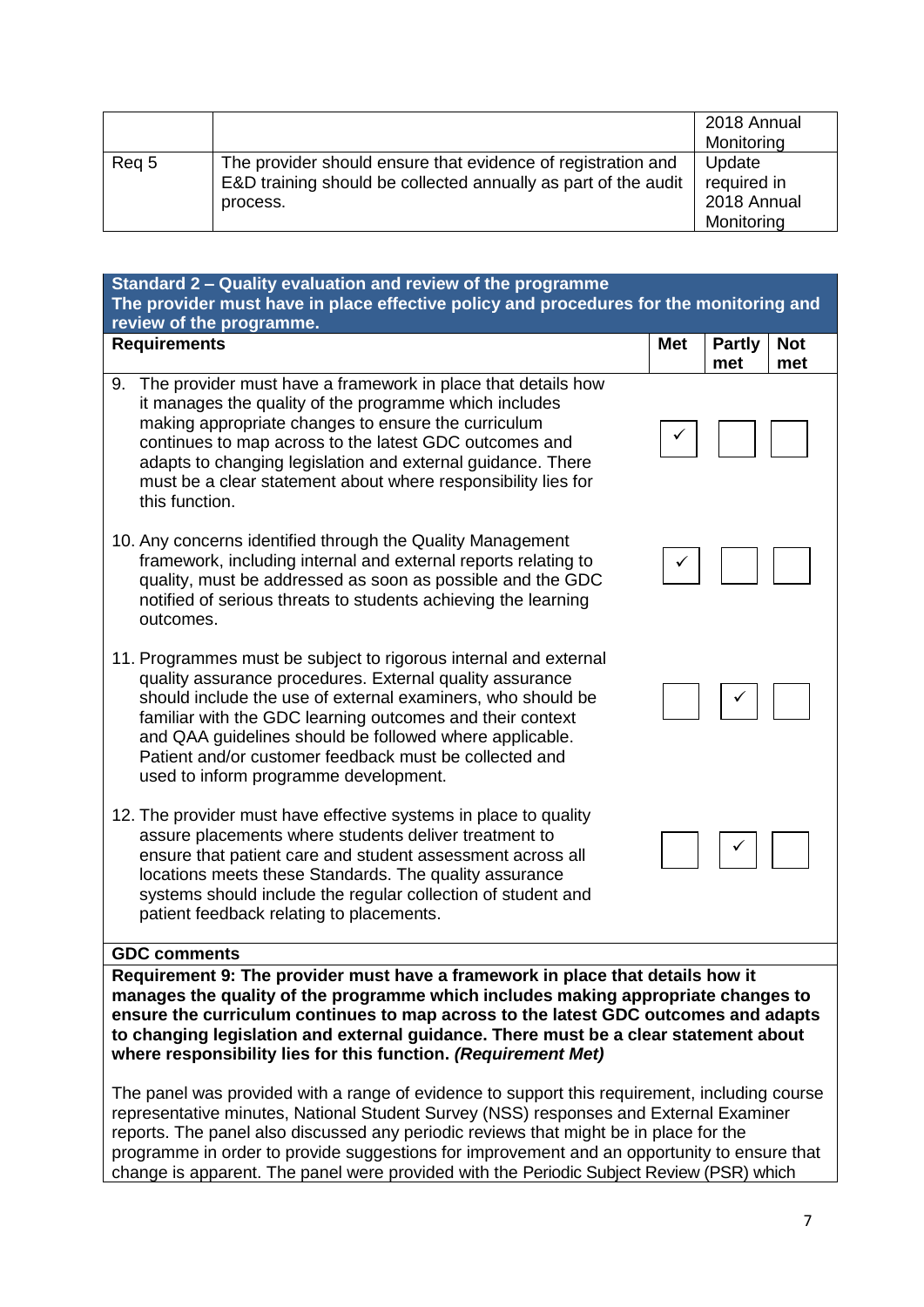refers to the process by which programmes and modules within subject areas are strategically reviewed and re-approved on a five-yearly cycle. The PSR process also ensures that all programmes and modules are aligned with the University's Strategic Plan and that all external requirements are met, particularly in relation to Quality Assurance Agency (QAA) Subject Benchmark Statements and the Framework for Higher Education Qualifications (FHEQ).

The panel, however, noted that the hierarchy of responsibility needed some more clarity, especially above the course teaching team. Although a hierarchy was in place, it was apparent that chains of command once outside the teaching team were not as clear as they could be. This raised some concerns around potential efficiencies should the need arise to escalate issues up this chain.

#### **Requirement 10: Any concerns identified through the Quality Management framework, including internal and external reports relating to quality, must be addressed as soon as possible and the GDC notified of serious threats to students achieving the learning outcomes.** *(Requirement Met)*

As mentioned in Requirement 9, the panel was provided with a range of evidence to support the quality management framework currently in place. The panel was satisfied that this framework is working in practice. They agreed, however, that some improvements could be made in this area. The panel raised some questions around the utilisation and the degree of involvement of the External Examiner, such as potential for increasing communications and gauging comparisons between programmes and processes. Programme staff indicated that they are looking at exploiting the current links to address such areas as OSCE development. However, this utilisation could also be expanded for larger scale aspects including course development. The University may find it useful to employ a second External Examiner to gain further insight and knowledge whilst increasing the opportunities to share best practice with other providers. The panel would encourage this kind of information sharing and would be interested to see any future developments in this area.

**Requirement 11: Programmes must be subject to rigorous internal and external quality assurance procedures. External quality assurance should include the use of external examiners, who should be familiar with the GDC learning outcomes and their context and QAA guidelines should be followed where applicable. Patient and/or customer feedback must be collected and used to inform programme development.** *(Requirement Partly Met)*

The External Examiner produces annual reports which contain feedback on aspects of the programme and the programme as a whole. As previously mentioned in Requirement 10, the panel agreed that the University of Northampton could better utilise the relationship with the External Examiner to gather feedback about a greater range of programme elements, as well as developing stronger links with placement staff and University service user banks. The inspectors agreed that the provider would benefit from greater External Examiner involvement at summative assessments; ensuring external validation and more detailed external quality assurance for assessments.

Patient feedback is gathered as part of the student portfolio; however, the effectiveness of this exercise was questioned by the panel. This area has the potential to provide valuable feedback to enrich the student journey, but the amount of patient feedback gathered is nominal. The panel agreed that the provider should reconsider how best to gather effective patient feedback in order for it to have value for student development.

Whilst observing the OSCE, the panel discovered that the feedback mechanism in place for the service user was informal as communication was fairly constant, i.e. face-to-face conversations, in between OSCE's. As such, feedback may be toned down to preserve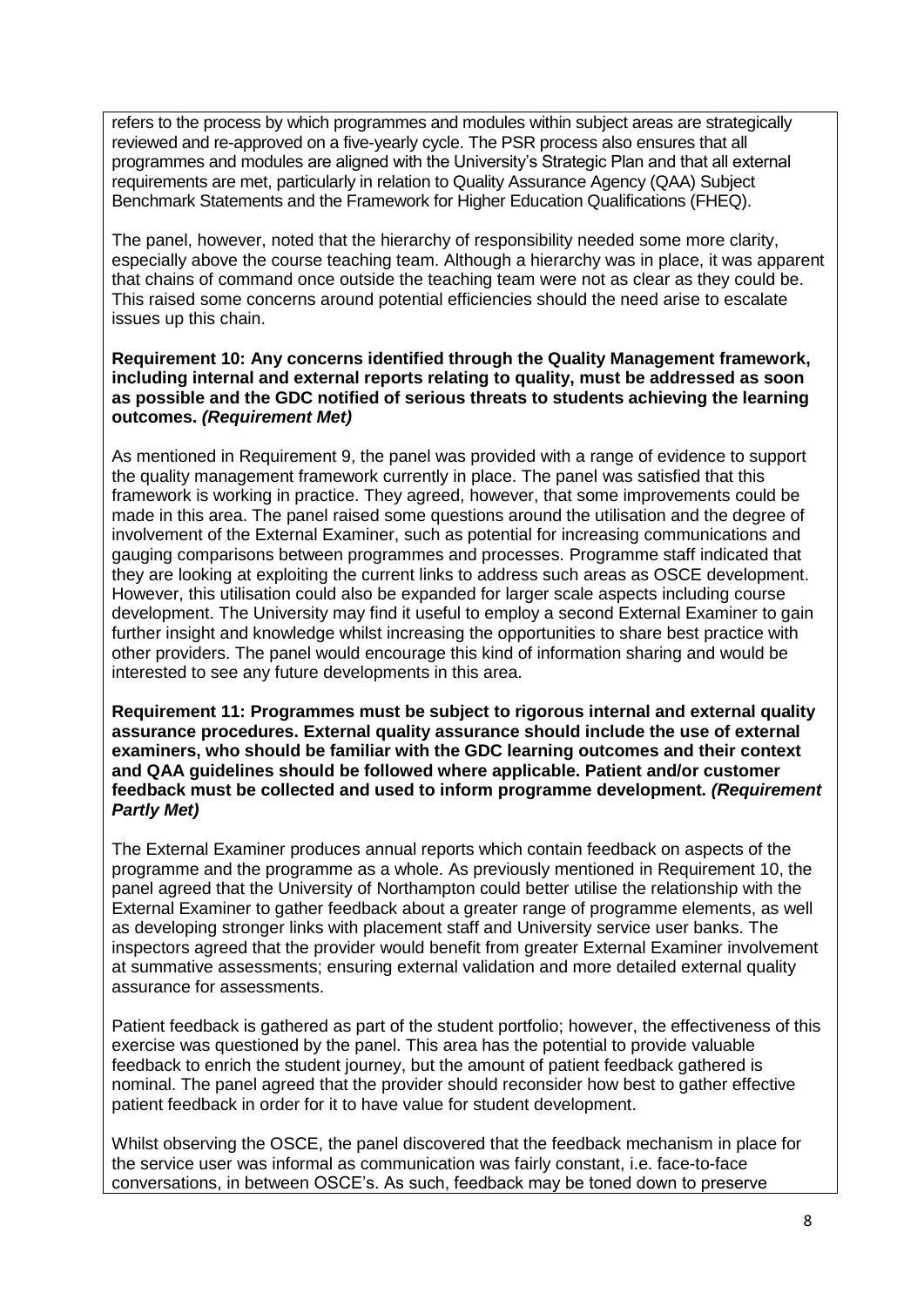relationships or simply because the simulated patient may feel uncomfortable. Where this type of communication may be beneficial in terms of building relationships, it may limit the depth of feedback which is received and, as a result, limit the effectiveness of the feedback received.

Due to the relaxed approach towards internal and external quality assurance that is evident currently within the programme, the panel agreed that this requirement is only partly met. The panel did, however, agree that some improvements in this area were achievable in the shortterm such as utilising links already in place, for example with External Examiner resources and inter-departmental sharing of best practice.

#### **Requirement 12: The provider must have effective systems in place to quality assure placements where students deliver treatment to ensure that patient care and student assessment across all locations meets these Standards. The quality assurance systems should include the regular collection of student and patient feedback relating to placements.** *(Requirement Partly Met)*

As noted under Requirement 3, any placement locations outside a 50-mile radius are not subject to the same detailed audit process. This raises some uncertainties around progression planning and, in particular, how the programme will react to an increase in cohort size when the team eventually move to the 'Daventry' location. This report has already discussed the possible introduction of a risk-based RAG rating system when auditing placement locations; however other options such as compulsory placement training days or inductions must be considered.

Due to the potential risk attaching to the planned increase in future cohorts, the panel agreed that this requirement is only partly met. The current audit process for placement location is just about sustainable for this cohort size; however, the potential for a wider spread of student locations will carry too much risk and resource expenditure for the system in its current format.

| <b>Actions</b> |                                                                                                                                                     |                                                    |
|----------------|-----------------------------------------------------------------------------------------------------------------------------------------------------|----------------------------------------------------|
| No             | <b>Actions for the Provider</b>                                                                                                                     | Due date                                           |
| Req 10         | The provider should explore the current relationship with the<br>External Examiner and look to utilise links and relationships<br>already in place. | Update<br>required in<br>2018 Annual<br>Monitoring |
| Reg 11         | The provider must increase the minimum patient feedback<br>numbers required to enrich the student experience.                                       | Update<br>required in<br>2018 Annual<br>Monitoring |
| Reg 11         | The provider must develop a formal feedback mechanism for<br>the simulated patient in the OSCE assessment.                                          | Update<br>required in<br>2018 Annual<br>Monitoring |
| Req 12         | The provider must revisit the current audit process and<br>'future proof' where possible.                                                           | Update<br>required in<br>2018 Annual<br>Monitoring |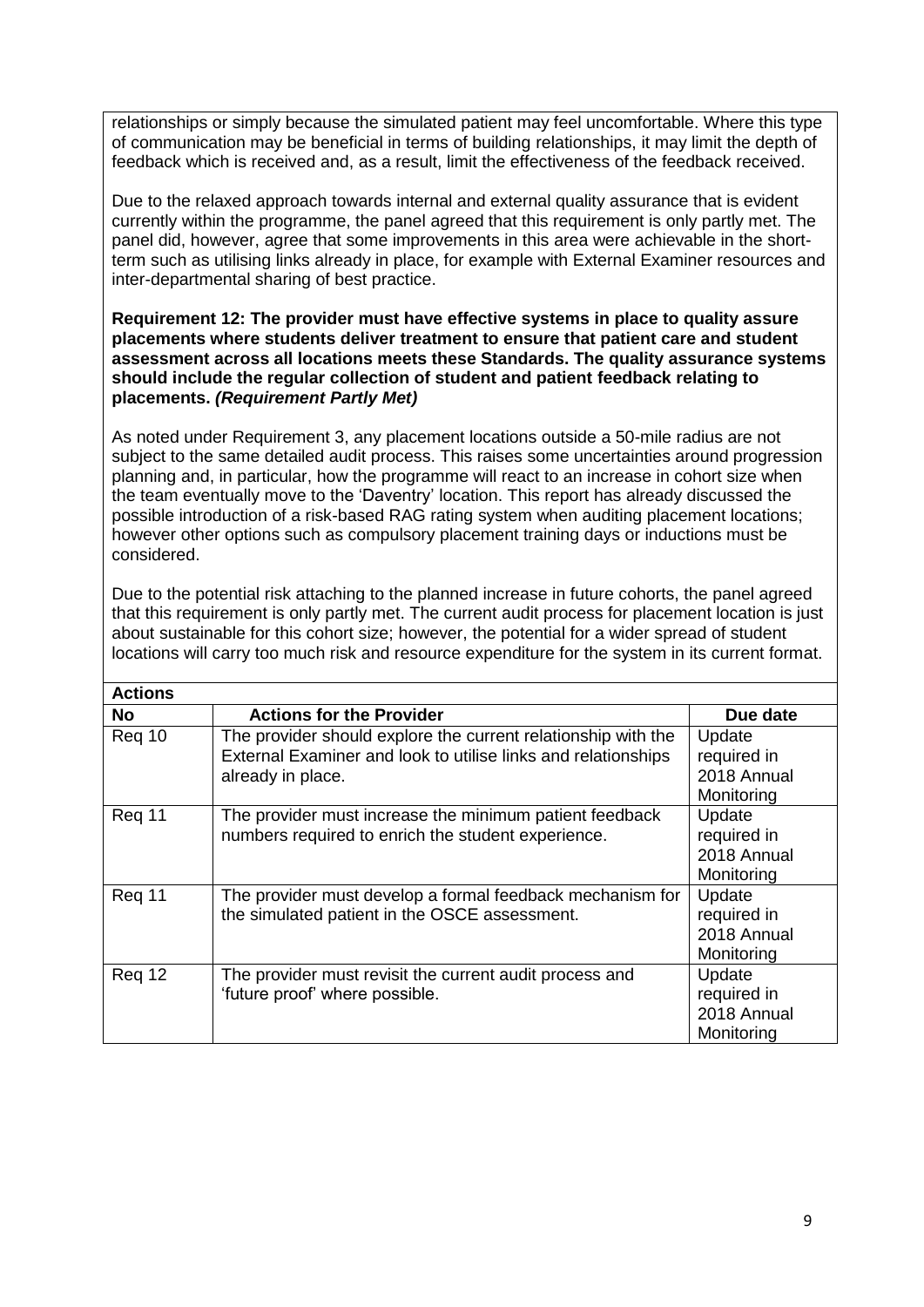**Standard 3– Student assessment**

**Assessment must be reliable and valid. The choice of assessment method must be appropriate to demonstrate achievement of the GDC learning outcomes. Assessors must be fit to perform the assessment task.**

- **Requirements Met Partly met Not met** 13. To award the qualification, providers must be assured that students have demonstrated attainment across the full range of learning outcomes, and that they are fit to practise at the level of a safe beginner. Evidence must be provided that demonstrates this assurance, which should be supported by a coherent approach to the principles of assessment referred to in these standards. 14. The provider must have in place management systems to plan, monitor and centrally record the assessment of students, including the monitoring of clinical and/or technical experience, throughout the programme against each of the learning outcomes. 15. Students must have exposure to an appropriate breadth of patients and procedures and should undertake each activity relating to patient care on sufficient occasions to enable them to develop the skills and the level of competency to achieve the relevant learning outcomes. 16. Providers must demonstrate that assessments are fit for purpose and deliver results which are valid and reliable. The methods of assessment used must be appropriate to the learning outcomes, in line with current and best practice and be routinely monitored, quality assured and developed. 17. Assessment must utilise feedback collected from a variety of sources, which should include other members of the dental team, peers, patients and/or customers. 18. The provider must support students to improve their performance by providing regular feedback and by encouraging students to reflect on their practice. 19. Examiners/assessors must have appropriate skills, experience and training to undertake the task of assessment, including appropriate general or specialist registration with a UK regulatory body. Examiners/assessors should have received training in equality and diversity relevant for their role. ✓ ✓ ✓ ✓ ✓ ✓ ✓
- 20. Providers must ask external examiners to report on the extent to which assessment processes are rigorous, set at the correct standard, ensure equity of treatment for students and have been fairly conducted. The responsibilities of the external examiners must be clearly documented.

✓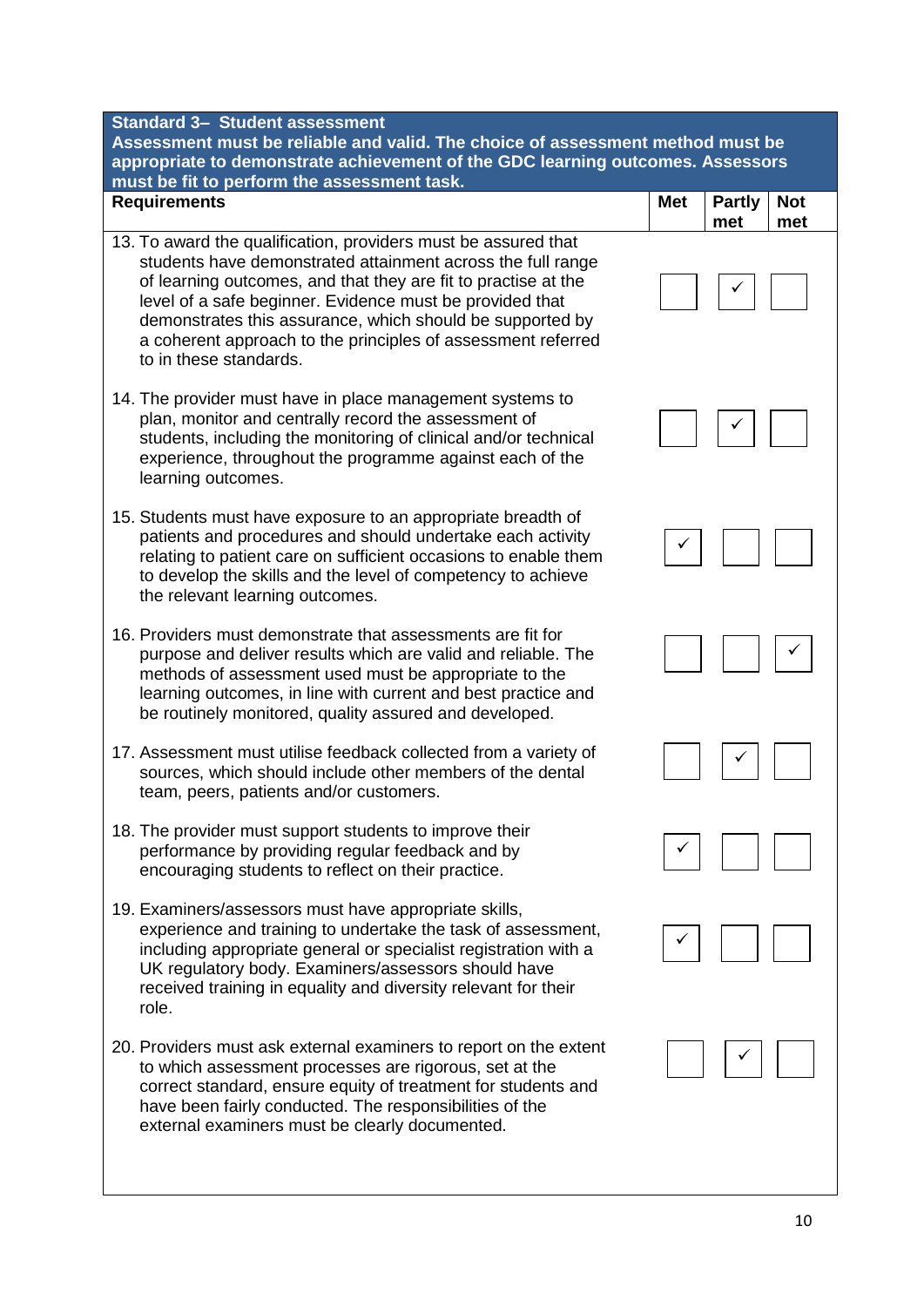21. Assessment must be fair and undertaken against clear criteria. The standard expected of students in each area to be assessed must be clear and students and staff involved in assessment must be aware of this standard. An appropriate standard setting process must be employed for summative assessments.

#### **GDC comments**

**Requirement 13: To award the qualification, providers must be assured that students have demonstrated attainment across the full range of learning outcomes, and that they are fit to practise at the level of a safe beginner. Evidence must be provided that demonstrates this assurance, which should be supported by a coherent approach to the principles of assessment referred to in these standards.** *(Requirement Partly Met)*

During the inspection, the inspectors were provided with a blueprinting document which outlined the links between learning modules and the GDC learning outcomes, showing where these are assessed across the programme. The teaching staff told the panel that they understood the importance of this type of document, but the panel note the absence of a central mapping document that could be updated as the programme progresses.

The inspectors were provided with examples of the Year 1 and 2 Practice Portfolios, NPR1011P and NPR2049P. These portfolio's contained module specifications, assessment structures, criteria, timing and strategy as well as aims for the module and learning outcomes which should be met upon successful completion. NPR1011P specifically contains three elements; Pre-clinical skills, Clinical skills and Interpersonal skills, which the inspectors agreed were essential elements to cover within the first year of the programme. The student portfolios were to be signed off as the student demonstrates progression in each area, however in practice sign off should be completed by a qualified GDP, DCP or agreed Practice Educator. Although the panel agreed that this process is sufficient to ensure that the students progression is being documented appropriately, some questions were raised around ensuring the security of signatures, as they observed some inconsistent signatures and also some blank areas in places. The panel also noticed that although the University's expectation of the Student Learning/Service Level Agreement is covered at the placement audit, there is no tangible contract or agreement of understanding in the student portfolios. This would ensure that both parties are aware of expectations and provide a basis for issues that might arise throughout the duration of the placement.

The panel was satisfied that the current range of assessment methods was acceptable under the programme's current model and size. However, the inspectors were doubtful that these methods would be transferable should a larger student cohort be recruited as planned. This would be particularly evident in the OSCEs; specifically reflected in strains put upon resources required to facilitate the increased numbers. Consideration should be made by reviewing the current and external staff resource such as lecturers and the external examiner. This would allow for a greater degree of externality in assessment and for multiple OSCE stations to run simultaneously, assessing a wider range of areas and allowing student to demonstrate their understanding of the learning outcomes.

Based on the evidence provided, the panel agreed that this requirement was partly met. They highlighted areas for improvement, however, the panel were confident that safe beginners were being produced.

✓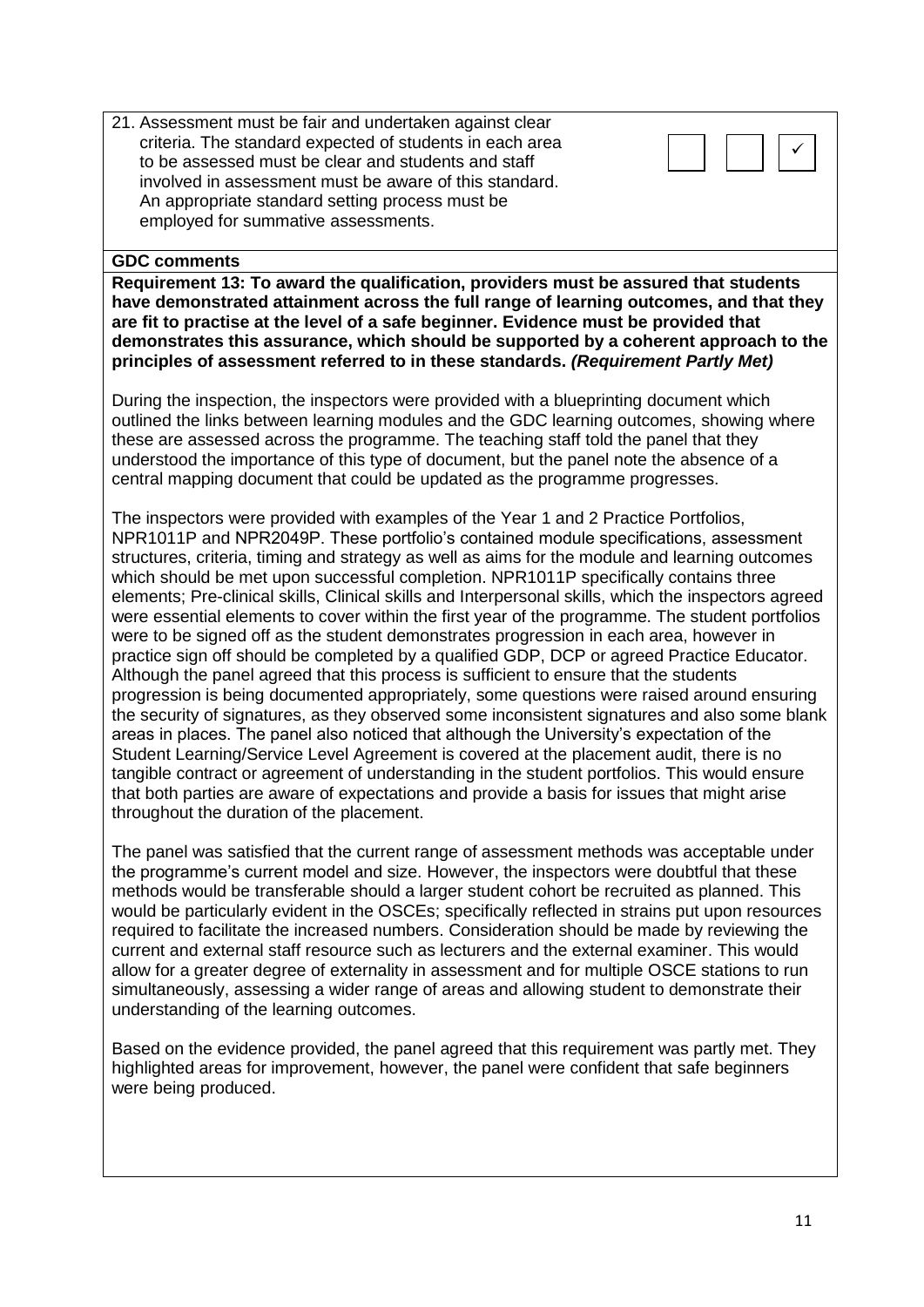**Requirement 14: The provider must have in place management systems to plan, monitor and centrally record the assessment of students, including the monitoring of clinical and/or technical experience, throughout the programme against each of the learning outcomes.** *(Requirement Partly Met)*

As outlined under Requirement 13, the panel saw evidence of blueprinting via a mapping document which linked the current modules to the GDC learning outcomes and showed where each outcome was assessed. The panel would like to see how the University develops this document as the programme develops. As also noted under Requirement 13, the student portfolio of evidence is present to track student progress however the provider must ensure that this is completed under the expected processes.

The inspectors were given a virtual tour of the NILE system, including where assessment performance is recorded in the system. This allows students to view their overall performance, broken down by module and also view comments from markers. The panel noted that the NILE system was a good example of an interactive learning environment and could see some of its features being used in a positive way which would benefit the students. It was also discussed that the use of e-portfolios and PebblePad could be an opportunity to drive change as part of the move to the Daventry campus. This would create a possibility for the NILE system to be further utilised for central recording where students could upload their progress, manage their information and increase security such as potential loss of paper portfolios.

The inspectors were advised that final grades are compiled in line with University policy, meaning that results were sent to a number of University Boards for discussion and processing before being distributed back to the students. The panel understood that this process is required in order to be to be compliant with University policy; but raised further questions around moderation and highlighted the importance of a robust marking structure. Within this process, exceptional circumstances and intermediate awards are considered and confirmed before final reports are created. These reports are then made available to the University Records team and subject/course leaders for review to further confirm accuracy. Once agreed by course leaders, the reports are sent to the Standing Board Panel which includes the External Examiner and Chair for final approval; at which point Award Letters and result outcome emails are sent out to the students. However, the inspection panel were unable to attend and view this process due to data protection concerns and so could not be assured of its impact in practice.

#### **Requirement 15: Students must have exposure to an appropriate breadth of patients/procedures and should undertake each activity relating to patient care on sufficient occasions to enable them to develop the skills and the level of competency to achieve the relevant GDC learning outcomes.** *(Requirement Met)*

As previously mentioned in Requirements 13 and 14, the panel was provided with evidence of blueprinting which demonstrated that students are exposed to all the GDC learning outcomes across the length of the course.

The panel visited some of the placement locations in order to view the facilities and speak with some of the lead staff in these locations. The panel agreed that the placements offered a good breadth of experience, including within the Oral and Maxillofacial Surgery department at Northampton General Hospital. The panel noted the range of experience it provides and the large spectrum of patients and situations that are available as a result.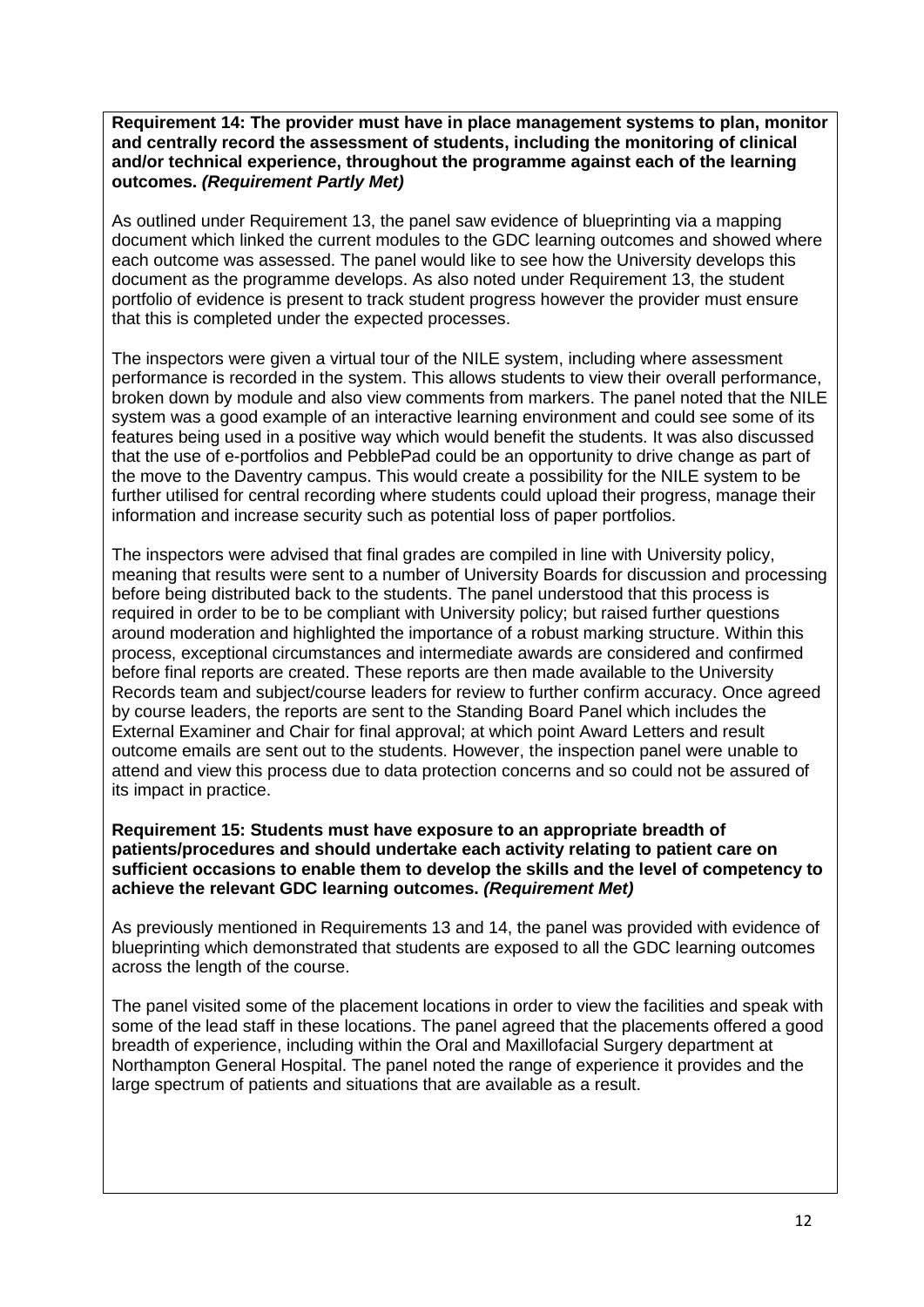**Requirement 16: Providers must demonstrate that assessments are fit for purpose and deliver results which are valid and reliable. The methods of assessment used must be appropriate to the learning outcomes, in line with current and best practice and be routinely monitored, quality assured and developed. (***Requirement Not Met)*

The recent Performance Summary Report (PSR) for the programme states that the range of assessments is good, a statement that the panel agreed with. The panel would like to see the University make the best use of the resources and opportunities by drawing upon the wider range of individuals available to assess the students such as current staff, visiting lecturers and other internal staff within the faculty of Health and Society. The panel agreed that this would increase the impartiality and efficiency of assessment methods. The University may also wish to embrace the opportunity to reach out and create stronger links with other dental nursing courses as well as utilising the potential link with Cardiff University via External Examiner associations.

Based on the evidence provided, the panel considered the assessment methods were broadly fit for demonstrating coverage of learning outcomes; however, it was found that the assessment strategy, reliability and validity of the assessments required improvement. The inspectors agreed that developments in this area must be explored for the next cohort. The OSCE used in the final assessment was developed in 2009 and has remained relatively unchanged ever since. The panel appreciated that this may have been suitable when developed, but noted that assessment practice had moved on since and that this current model is not structured in the same way that a typical OSCE normally would be. The inspectors agreed that assessment methods have advanced and that a typical OSCE has multiple stations and student running simultaneously, with a marking criterion that can be followed objectively. The School used a pass mark of 80% within this assessment; the justification of this pass mark was unclear. The panel noted that the weighting of marks left little room for distinguishing between satisfactory, good and excellent performance.

The panel spoke with the recently appointed Head of Health Professions, who had extensive experience in assessment design. The panel agreed that his experience would be valuable in the development of future assessment strategies which would be necessary with the potential increase in future cohort size.

Based on the evidence provided, the panel agreed that this requirement was not met as significant development in this area was needed. The OSCE, for example, would greatly benefit from development for future cohorts, including a focus on setting appropriate standards to pass (see Requirement 21, below). The University could explore the utilisation of current resource in order to alter the current practical examination and move towards running simultaneous OSCEs. With more options in terms of assessor selection, the team could increase the distance between the module lead and the student; therefore, promoting externality and releasing current resources to concentrate on such activities as Quality Assurance and monitoring. Also, the panel strongly advise that the marking criteria is revisited in order to look at the weighting of questions and also the distinction between grades. The University should review the standard setting procedure behind this in order to identify feasible improvements in this area. The inspectors also identified the opportunity to widen the assessment methodologies and knowledge through communications with other providers. If relationships can be established with other providers, then it may be possible to establish a working relationship and an opportunity to share knowledge and best practice.

**Requirement 17: Assessment must utilise feedback collected from a variety of sources, which should include other members of the dental team, peers, patients and/or customers.** *(Requirement Partly Met)*

The GDC requires that assessment feedback should be gathered from a range of sources so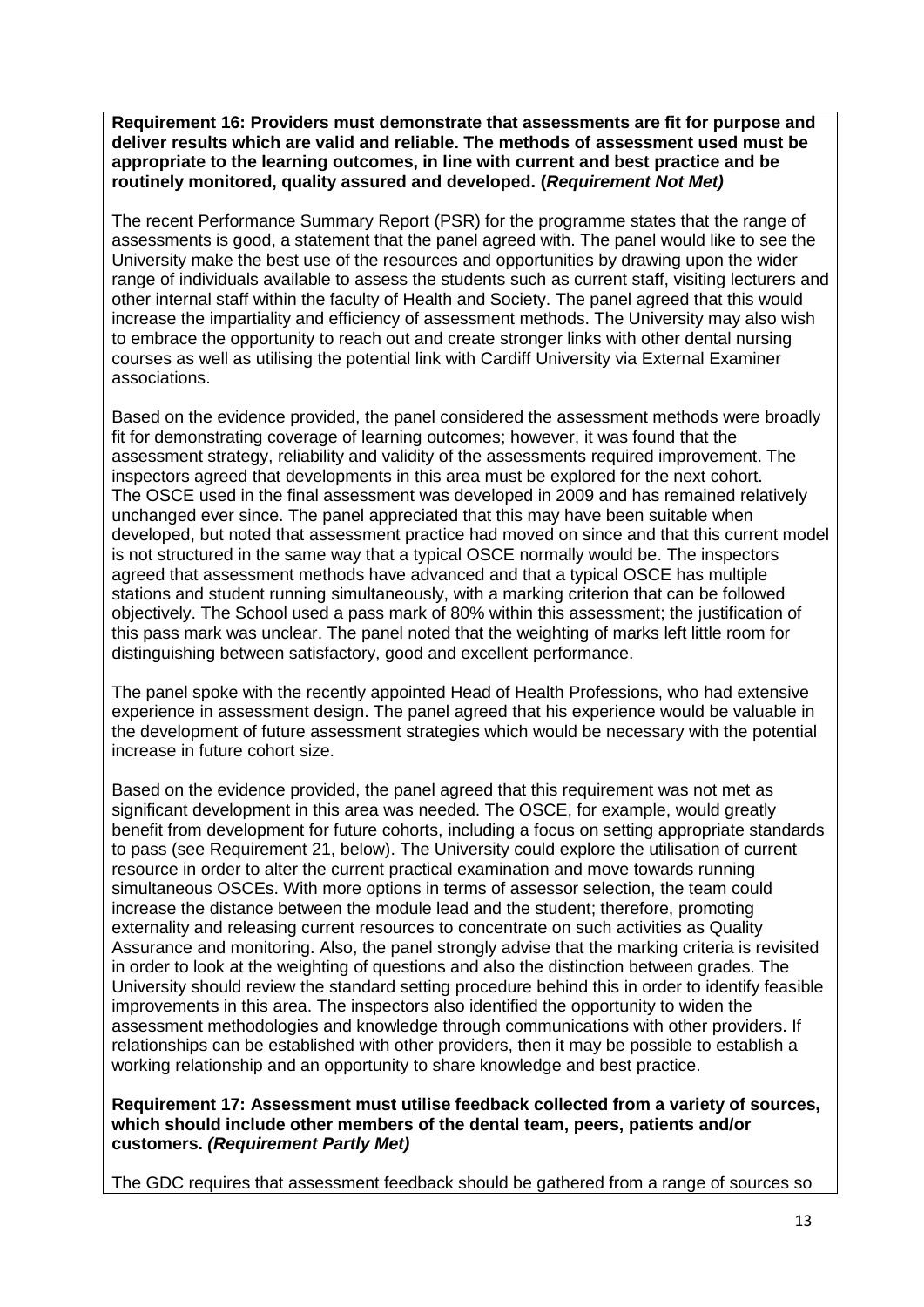that a range of views of student performance are considered. Evidence provided showed feedback was gathered from patients. However, students need only to obtain feedback from one patient, which is low. Obtaining feedback from multiple sources is valuable for student development and should not be seen as a minimum requirement and students should be encouraged to be gathered this at every opportunity. Feedback at this stage of development can be crucial and will provide a real insight into a student's performance and progress.

Regarding the OSCE, the feedback from the simulated patient directly affects the final mark for the assessment and is a possible 'fail' section. This is acceptable considering the importance of the simulated patient in the assessment. However, the simulated patient is not briefed in great depth or provided with a marking guide to promote consistency. A brief was given to the simulated patient prior to the commencement of the OSCE, via email, but this only addressed the dialogue throughout the assessment. The panel saw this as an area that should improve for the assessment of the next cohort. Based on the evidence provided, the panel were in agreement that this requirement had been partly met; however, future improvements are expected.

#### **Requirement 18: The provider must support students to improve their performance by providing regular feedback and by encouraging students to reflect on their practice.** *(Requirement Met)*

The panel were pleased to see that feedback was being given to the students within assessments although would encourage increases in volumes of patient feedback. The NILE system enabled assessors to make comments alongside marking, so that students could understand where their answers need improvement and where they have answered particularly well. The panel also noted Mentor feedback in the portfolio.

Although the panel were content that the appropriate evidence had been provided that demonstrated that this requirement was met, they were made aware of a situation where students had requested feedback on a mock exam and that this was not distributed. The students felt the need to voice this to the panel. The teaching staff explained to the panel why specific feedback from mock assessments could not be shared.

#### **Requirement 19: Examiners/assessors must have appropriate skills, experience and training to undertake the task of assessment, including appropriate general or specialist registration with a UK regulatory body. Examiners/ assessors should have received training in equality and diversity relevant for their role.** *(Requirement Met)*

The panel were provided with evidence of GDC registration for all key teaching staff as well as confirmation that they were currently working in practice, and so continuing to obtain CPD throughout the weeks, alongside their teaching. The panel also discussed the importance of ensuring calibration across the teaching staff in order to ensure that marking schemes are adhered to and distinctions between grades are clear.

The panel were assured that key teaching staff had received appropriate E&D training in respect to the assessment role. This training is organised by the University with support staff also offered the same training. With regards to placement locations, handbooks and guidance are provided for locations as part of the audit process and, if part of an NHS trust, E&D training is in any case compulsory.

The CV of the OSCE simulated patient was provided, with oral assurance given that this could be evidenced for all of their bank of service users within the University. The panel was also informed that training and qualifications are offered to the service users through the University.

Based on the evidence provided, the panel were assured that assessors and teaching staff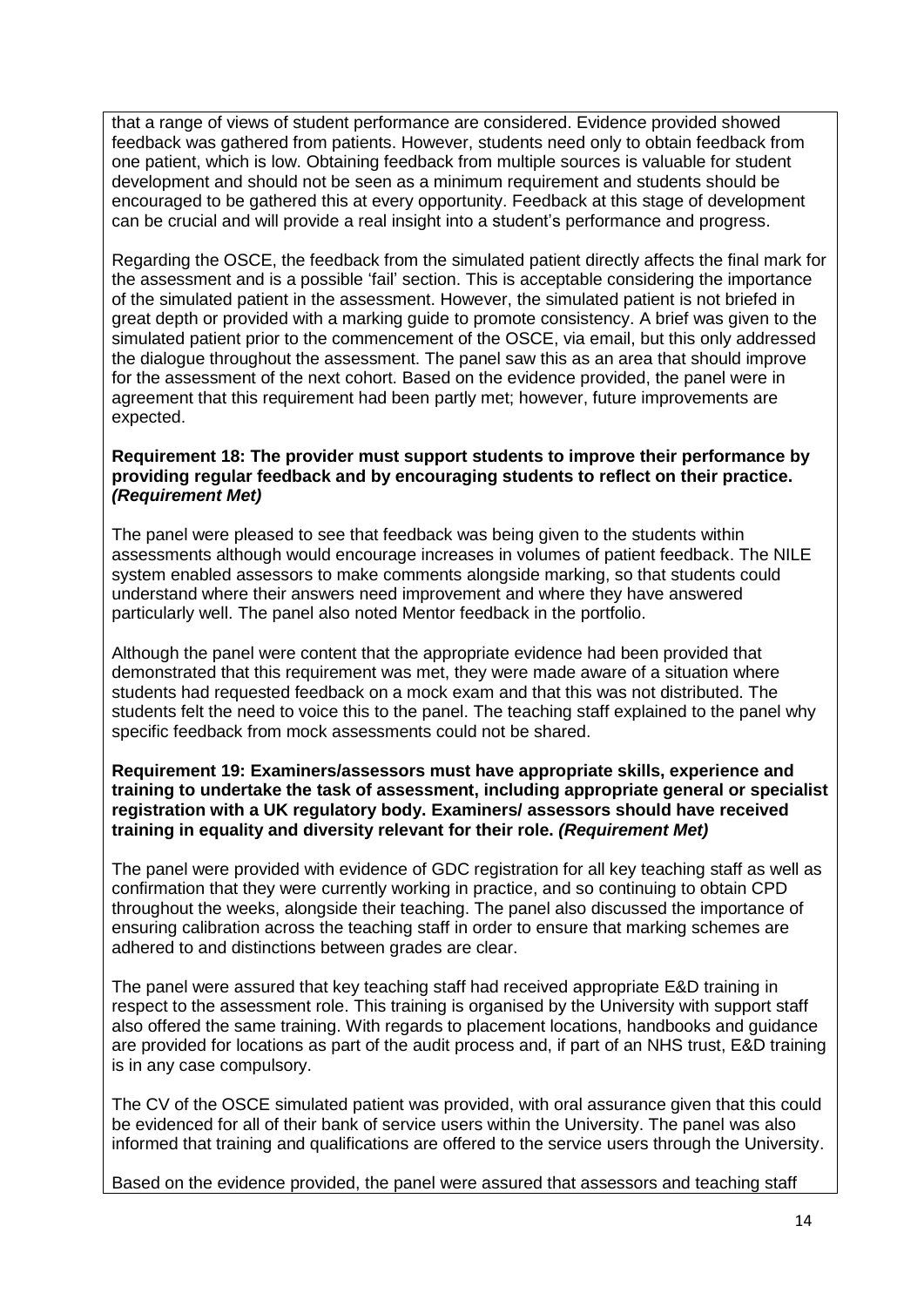held the necessary registration, qualifications and appropriate skills and knowledge to assess effectively and fairly. Although the panel agreed that this requirement had been met, they did see opportunities for development. The programme also has a good pool of knowledge amongst visiting lecturers which could be tapped into and utilised more effectively. This could widen the pool of knowledge and bring in some impartial assessors outside the direct dental team, which would also free up the team's time for other activities.

#### **Requirement 20: Providers must ask external examiners to report on the extent to which assessment processes are rigorous, set at the correct standard, ensure equity of treatment for students and have been fairly conducted. The responsibilities of the external examiners must be clearly documented. (***Requirement Partly Met)*

The panel met the External Examiner and discussed the assessment methodologies used. The latest External Examiner report is pending; however, the panel were provided with reports from previous years. The University also provided the panel with policies which stated the responsibilities of the external examiner. The University must ensure that these responsibilities are being carried out, the expected requirements met, and the best being made of the external examiner's involvement. The panel agree that stronger communications and links with the external examiner would be beneficial to both the teaching team and the programme as a whole. As noted in Requirement 11, the inspectors agreed that the provider would benefit from greater External Examiner involvement at summative assessments; ensuring external validation and more detailed external quality assurance for assessments. The inspectors were informed of some missed opportunities between the provider and External Examiner, for a variety of reasons such as availability issues. However, both the provider and the External Examiner must ensure that every effort is made to be present at summative assessments in order to ensure external validity and fulfil expectations of the External Examiner role. This involvement is important for the students and course development.

**Requirement 21: Assessment must be fair and undertaken against clear criteria. The standard expected of students in each area to be assessed must be clear and students and staff involved in assessment must be aware of this standard. An appropriate standard setting process must be employed for summative assessments. (***Requirement Not Met)*

The panel was not provided with any evidence that formal standard setting processes were used within the programme. The panel discussed the importance of standard setting with the Head of Health Professions, who expressed the opinion that standard setting was not possible with such a small cohort; something that the panel did not agree with. The panel noted that arbitrary passing thresholds were set for summative assessments without reference to the relative difficulty of that assessment, and strongly recommend that the University revisit their stance on this area.

Whilst observing the OSCE assessment, the panel saw evidence of moderation taking place after the assessment. The OSCEs are also recorded using the LifeCam system which the panel found extremely useful and allows the assessors to revisit the OSCE should any discrepancies arise between markers.

The panel noted that the marking scheme was detailed but found the assessment design to be questionable. This included weighting of questions and the relative fairness to students. The marking scheme stated that the pass mark for the OSCE is 80% which equates to a D-, or a base line pass. There was no evidence provided that demonstrated how a score of 80% was appropriate for the pass mark and as previously mentioned in Requirement 16, this could make distinguishing between students difficult to achieve. Although this confusion was apparent, the teaching team clearly had an awareness of the expected standard throughout.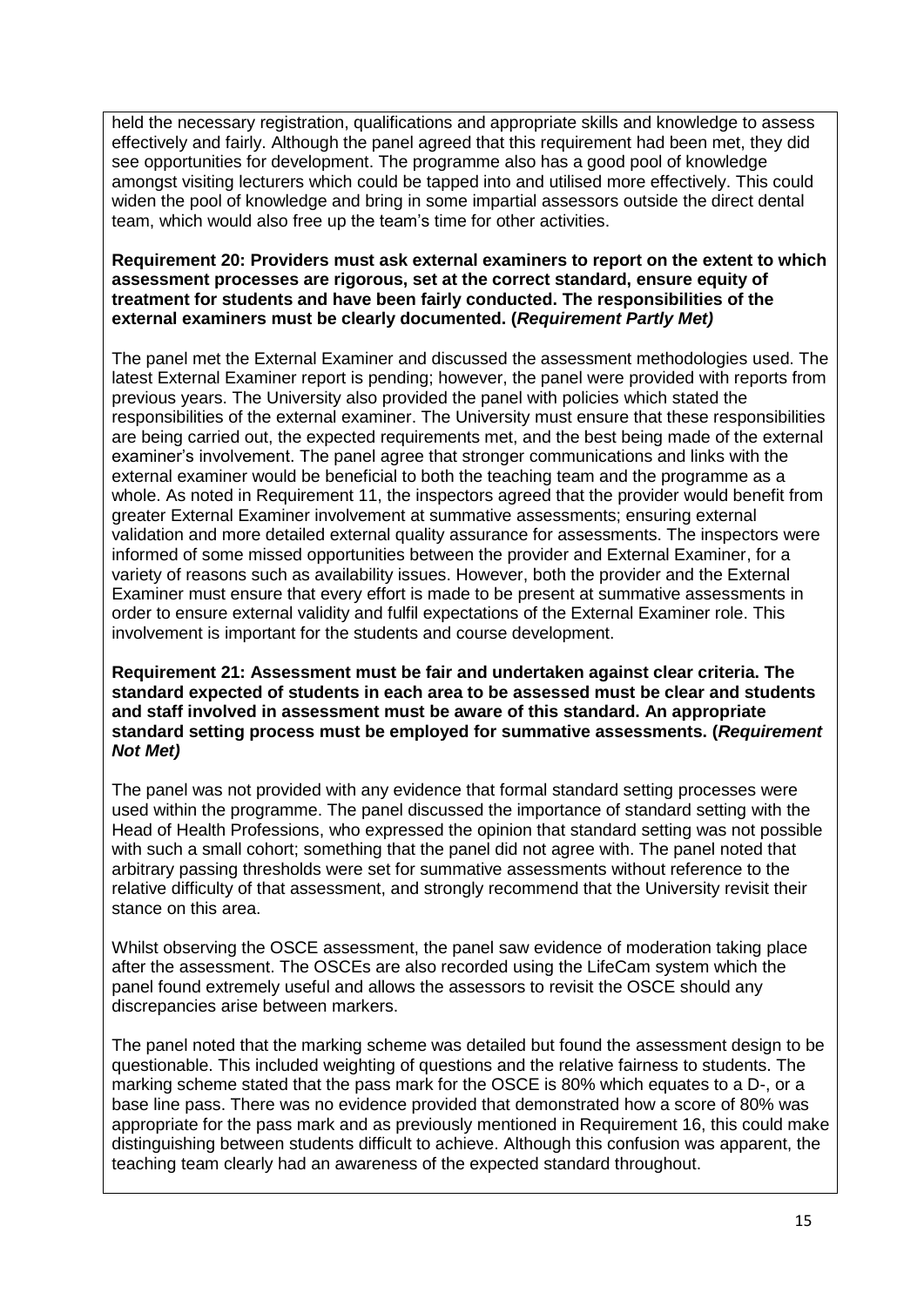Based on the evidence provided, and mainly on the lack evidence that appropriate standards had been set for summative assessments, the panel's view is that this requirement is not met.

| <b>Actions</b> |                                                                                                                                                               |                                                    |
|----------------|---------------------------------------------------------------------------------------------------------------------------------------------------------------|----------------------------------------------------|
| <b>No</b>      | <b>Actions for the Provider</b>                                                                                                                               | Due date                                           |
| Reg 13         | The provider must ensure that a signed Student<br>Learning/Service Level Agreement is present in the student<br>portfolios.                                   | Update<br>required in<br>2018 Annual<br>Monitoring |
| Req 14         | The provider must ensure that the assessment grading<br>processes are available for both internal and external scrutiny,<br>where necessary.                  | Update<br>required in<br>2018 Annual<br>Monitoring |
| Reg 16         | The provider must develop and improve the reliability and<br>validity of assessment methods including weighting of marks<br>and distinction between students. | Update<br>required in<br>2018 Annual<br>Monitoring |
| Req 17         | The provider must provide the simulated patient with a formal<br>marking guide and brief, alongside the feedback action stated in<br>Requirement 11.          | Update<br>required in<br>2018 Annual<br>Monitoring |
| Req 19         | The provider should widen their pool of knowledge and utilise<br>current links within the University such as visiting lecturers for<br>assessments.           | Update<br>required in<br>2018 Annual<br>Monitoring |
| Req 20         | The provider must ensure that the role of the External Examiner<br>is being fulfilled in order to ensure the quality of the programme.                        | Update<br>required in<br>2018 Annual<br>Monitoring |
| Req 21         | The provider must revisit the current stance on Standard Setting<br>in a small team.                                                                          | Update<br>required in<br>2018 Annual<br>Monitoring |
| Req 21         | The provider must review the marking structure within the OSCE<br>assessment.                                                                                 | Update<br>required in<br>2018 Annual<br>Monitoring |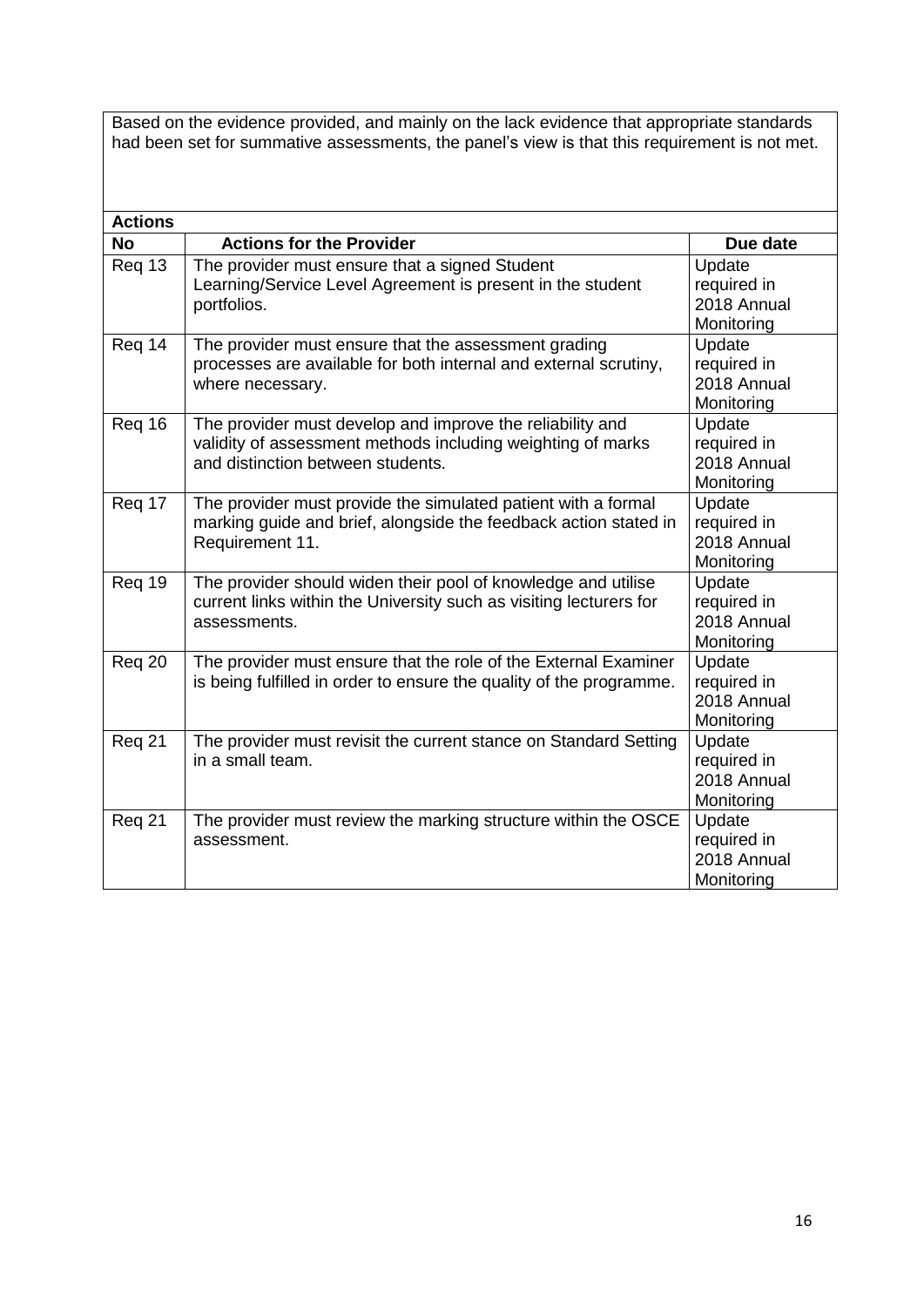## **Summary of Actions**

| Req.<br>number | <b>Action</b>                                                                                                                                       | <b>Observations</b><br><b>Response from Provider</b>                                                                                                                                                                                                                                                                                                                                                                                                                                                                                                                                     | Due date                                        |
|----------------|-----------------------------------------------------------------------------------------------------------------------------------------------------|------------------------------------------------------------------------------------------------------------------------------------------------------------------------------------------------------------------------------------------------------------------------------------------------------------------------------------------------------------------------------------------------------------------------------------------------------------------------------------------------------------------------------------------------------------------------------------------|-------------------------------------------------|
| Req 3          | The provider should implement a RAG (or similar)<br>system for placement locations                                                                  | We welcome this recommendation, and have<br>already made progress in addressing some<br>aspects of the recommendation. At present the<br>university operates a RAG system; red, amber<br>and green as part of the clinical audit process.<br>However, learning opportunities outside of a fifty<br>mile radius will now be subject to audit and long<br>arm mentoring.                                                                                                                                                                                                                   | Update required in<br>2018 Annual<br>Monitoring |
| Req 5          | The provider should ensure that evidence of<br>registration and E&D training be collected annually as<br>part of the audit process.                 | We welcome this recommendation, and have<br>already made progress in addressing some<br>aspects of the recommendation. All registrants<br>involved with the sign off of the students' portfolio<br>are asked to complete a witness status list with<br>their GDC registration number and a sample of<br>their signature which is kept in the students'<br>portfolio this is updated in each placement<br>throughout the two year's. A register of equality<br>and diversity training is kept by the practice<br>educators and updated every year as people drop<br>off and come onto it. | Update required in<br>2018 Annual<br>Monitoring |
| Req 10         | The provider should explore the current relationship<br>with the External Examiner and look to utilise links<br>and relationships already in place. | We welcome this recommendation, and have<br>already made progress in addressing some<br>aspects of the recommendation. The university<br>has explored the relationship with the external<br>examiner and suggested that the external<br>examiner is present for at least one of the<br>summative assessment during an academic year.                                                                                                                                                                                                                                                     | Update required in<br>2018 Annual<br>Monitoring |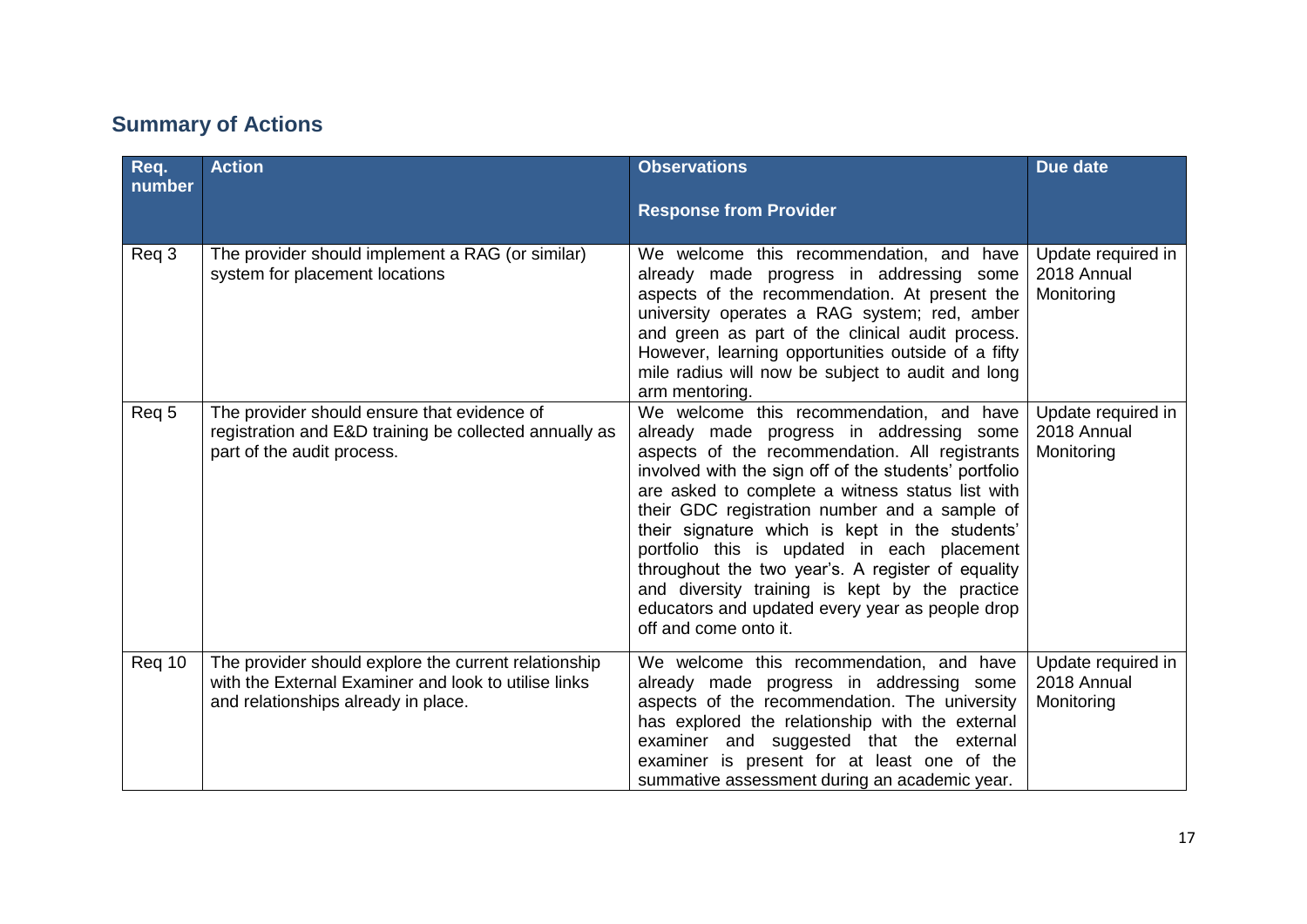| Req 11 | The provider must increase the minimum patient<br>feedback numbers required to enrich the student<br>experience.                             | We welcome this recommendation, and have<br>already made progress in addressing some<br>aspects of the recommendation. For this<br>academic year patient feedback will be gathered<br>from every placement and this will be initiated by<br>the assessor not the student.                                                                                                                        | Update required in<br>2018 Annual<br>Monitoring |
|--------|----------------------------------------------------------------------------------------------------------------------------------------------|--------------------------------------------------------------------------------------------------------------------------------------------------------------------------------------------------------------------------------------------------------------------------------------------------------------------------------------------------------------------------------------------------|-------------------------------------------------|
| Req 11 | The provider must develop a formal feedback<br>mechanism for the simulated patient in the OSCE<br>assessment.                                | We welcome this recommendation, and have<br>already made progress in addressing some<br>aspects of the recommendation. The service user<br>will be subject to observed moderation and<br>receive feedback in relation to their assessment<br>and comments made to ensure rigorous<br>moderation of the case based assessments.                                                                   | Update required in<br>2018 Annual<br>Monitoring |
| Req 12 | The provider must revisit the current audit process<br>and 'future proof' where possible.                                                    | We welcome this recommendation, and have<br>already made progress in addressing some<br>aspects of the recommendation. Discussions<br>between the practice educators are to take place<br>if placements out of the 50 mile radius are to be<br>sourced if the cohort grows in size and will now be<br>subject to audit and long arm mentoring.                                                   | Update required in<br>2018 Annual<br>Monitoring |
| Req 13 | The provider must ensure that a signed Student<br>Learning/Service Level Agreement is present in the<br>student portfolios.                  | We welcome this recommendation, and have<br>already made progress in addressing some<br>aspects of the recommendation. The dental team<br>will design a student learning agreement that must<br>be signed by the student and their placement<br>provider for each placement and the overall<br>service level agreement which is signed at the<br>beginning is also scanned into their portfolio. | Update required in<br>2018 Annual<br>Monitoring |
| Req 14 | The provider must ensure that the assessment<br>grading processes are available for both internal and<br>external scrutiny, where necessary. | We welcome this recommendation, and have<br>already made progress in addressing some<br>aspects of the recommendation. Following staff<br>development with the learning development team<br>the portfolios' will be assessed using a rubric. The<br>rubric will be available on NILE and in that way it                                                                                          | Update required in<br>2018 Annual<br>Monitoring |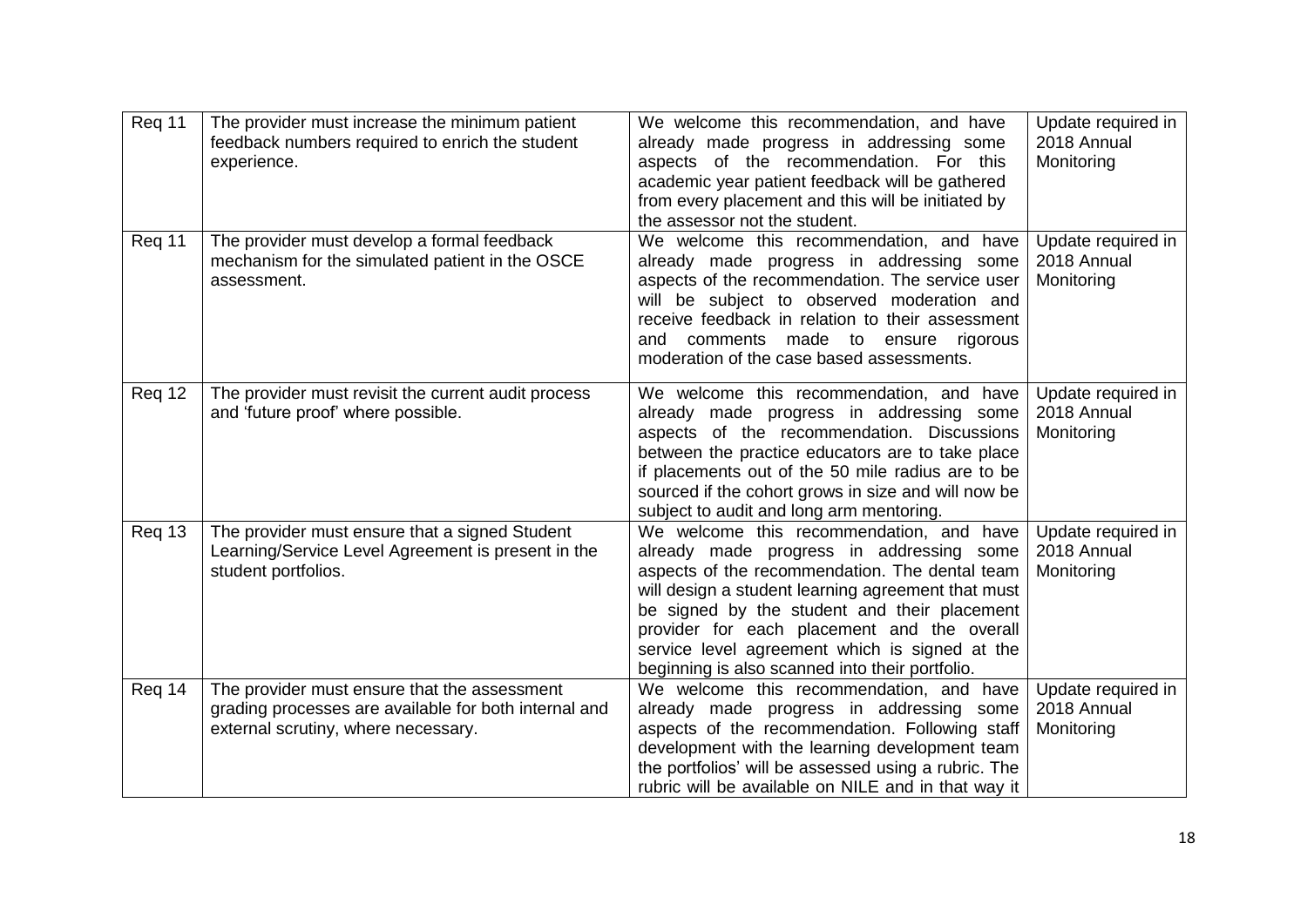|        |                                                                                                                                                      | is evident and available to all.                                                                                                                                                                                                                                                                                                                                                                                                      |                                                 |
|--------|------------------------------------------------------------------------------------------------------------------------------------------------------|---------------------------------------------------------------------------------------------------------------------------------------------------------------------------------------------------------------------------------------------------------------------------------------------------------------------------------------------------------------------------------------------------------------------------------------|-------------------------------------------------|
| Req 16 | The provider must develop and improve the reliability                                                                                                | We welcome this recommendation, and have                                                                                                                                                                                                                                                                                                                                                                                              | Update required in                              |
|        | and validity of assessment methods including<br>weighting of marks and distinction between students.                                                 | already made progress in addressing some<br>aspects of the recommendation. Following a<br>review of the clinical assessments it has now<br>been decided to change from OSCE to clinical<br>simulated tests with a pass mark of 40% in line<br>with the university's under graduate assessment<br>framework. A rubric will be developed to enable<br>marking to distinguish between a satisfactory,<br>good and excellent performance. | 2018 Annual<br>Monitoring                       |
| Req 17 | The provider must provide the simulated patient with a<br>formal marking guide and brief, alongside the<br>feedback action stated in Requirement 11. | We welcome this recommendation, and have<br>already made progress in addressing some<br>aspects of the recommendation. A tool will be<br>created to provide a formal marking guide for the<br>simulated patient.                                                                                                                                                                                                                      | Update required in<br>2018 Annual<br>Monitoring |
| Req 19 | The provider should widen their pool of knowledge<br>and utilise current links within the University such as<br>visiting lecturers for assessments.  | We welcome this recommendation, and have<br>already made progress in addressing some<br>aspects of the recommendation. Visiting lecturers<br>and practice educators have been invited to be<br>part of the summative assessments of the clinical<br>simulated tests. Training on assessments and<br>awarding marks using a rubric will form part of the<br>process.                                                                   | Update required in<br>2018 Annual<br>Monitoring |
| Req 20 | The provider must ensure that the role of the External<br>Examiner is being fulfilled in order to ensure the<br>quality of the programme.            | We welcome this recommendation, and have<br>already made progress in addressing some<br>aspects of the recommendation. The external<br>examiner will have the opportunity to sample all<br>summative<br>assessments<br>including<br>practical<br>assessments throughout the academic year and<br>provide verbal and written feedback to the team<br>and university on the assessment process.                                         | Update required in<br>2018 Annual<br>Monitoring |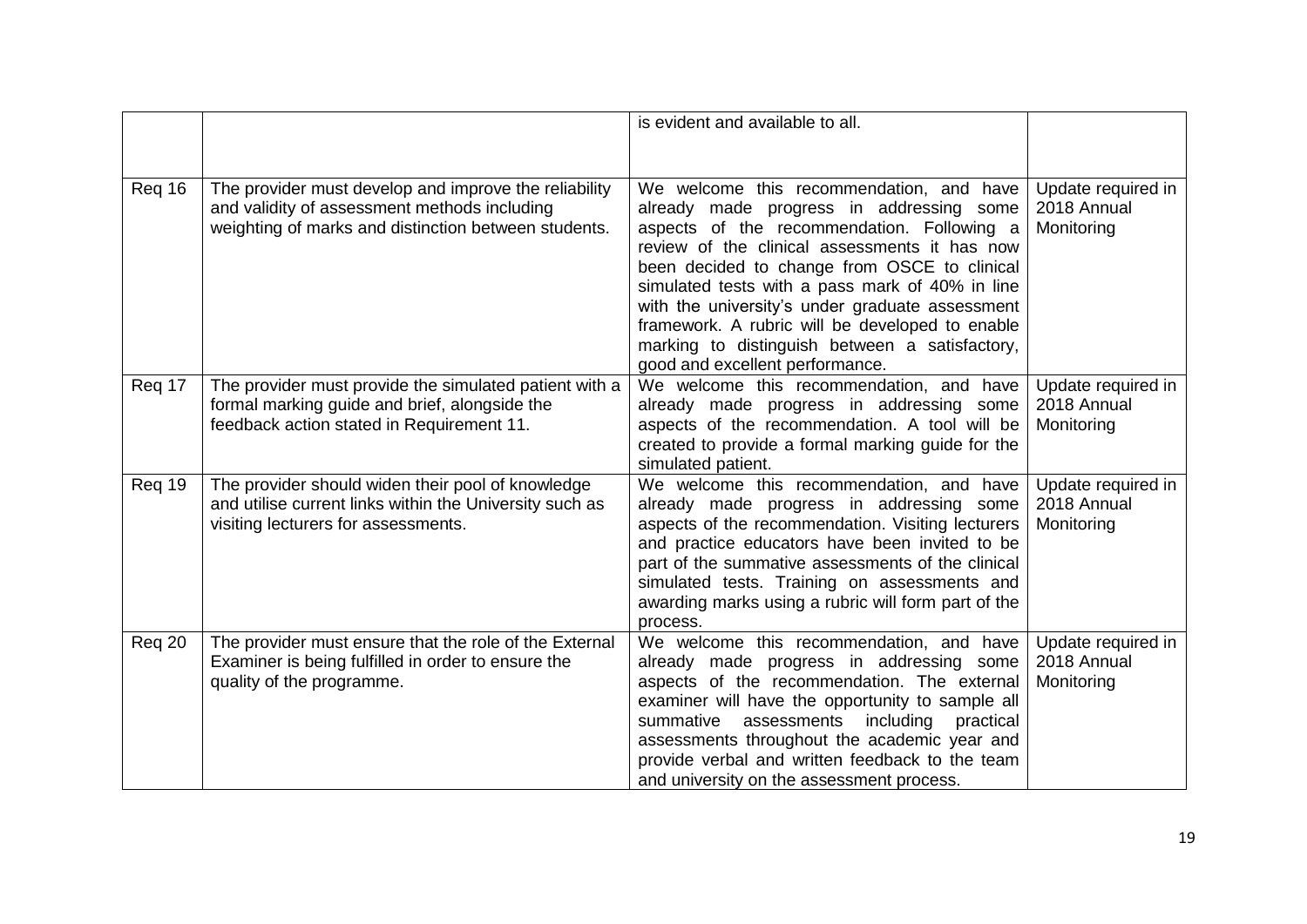| Req 21 | The provider must revisit the current stance on<br>Standard Setting in a small team. | We welcome this recommendation, and have<br>already made progress in addressing some 2018 Annual<br>aspects of the recommendation. To expand the   Monitoring<br>wider knowledge base visits to Cardiff university<br>to view their clinical assessments have been<br>agreed.                                                                      | Update required in               |
|--------|--------------------------------------------------------------------------------------|----------------------------------------------------------------------------------------------------------------------------------------------------------------------------------------------------------------------------------------------------------------------------------------------------------------------------------------------------|----------------------------------|
| Reg 21 | The provider must review the marking structure within<br>the OSCE assessment.        | We welcome this recommendation, and have<br>already made progress in addressing some 2018 Annual<br>aspects of the recommendation. In line with<br>change of approval the OSCE will be replaced by<br>clinical simulated test, new rubrics will be<br>developed to enable the students to achieve<br>satisfactory, good and excellent performance. | Update required in<br>Monitoring |